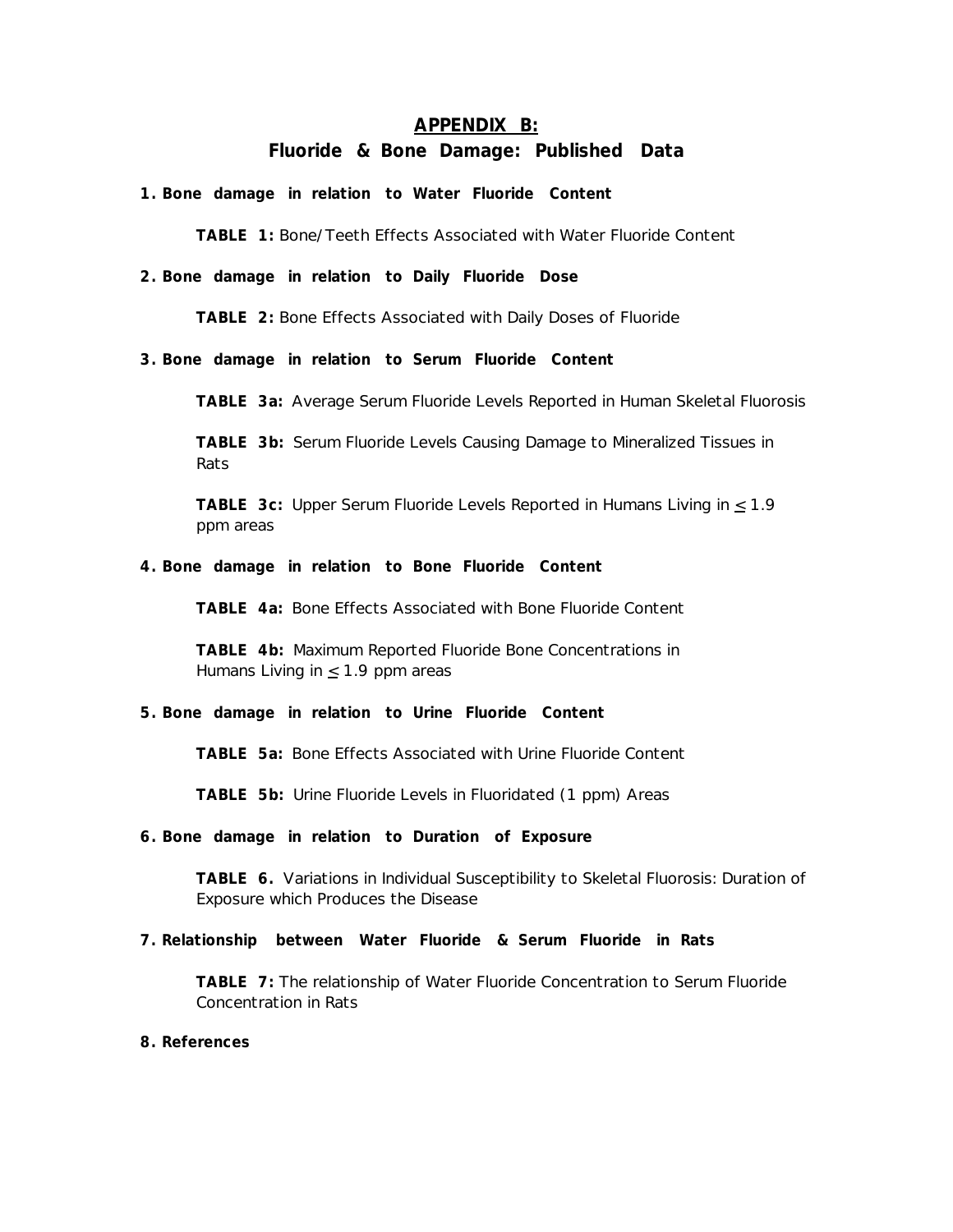|         |  |  | TABLE 1: Bone & Teeth Effects Associated with Water Fluoride |  |  |
|---------|--|--|--------------------------------------------------------------|--|--|
| Content |  |  |                                                              |  |  |

| Water F Content | Effect                                                                               | Study                                                                                                                                         |
|-----------------|--------------------------------------------------------------------------------------|-----------------------------------------------------------------------------------------------------------------------------------------------|
| 0.6 ppm         | Skeletal fluorosis in India                                                          | Teotia 1984 (cited in Susheela                                                                                                                |
|                 |                                                                                      | 1996)                                                                                                                                         |
| $1.0$ ppm       | <b>Mineralization</b><br>defects in cortical bone                                    | Schlesinger 1956                                                                                                                              |
| $1.0$ ppm       | Alterations in bone density                                                          | Kroger 1994, Arnold 1997,<br>Phipps 2000                                                                                                      |
| $1.0$ ppm       | Increased hip Fractures in elderly                                                   | Jacobsen 1990, 1992; Cooper<br>1991; Keller 1991;<br>Danielson 1992; May & Wilson<br>1992; Jacqmin-Gadda 1995,<br>1998; Kurttio 1999; Hegmann |
|                 |                                                                                      | 2000; Phipps 2000                                                                                                                             |
| 1.0 ppm         | (Bone Cancer)<br>Increased osteosarcoma                                              | Hoover 1991; Cohn 1992                                                                                                                        |
| 1.2-1.4 ppm     | Skeletal fluorosis in India & China                                                  | Singh 1961; Jolly 1970;<br>Siddiqui 1970; Xu 1997;<br>Choubisa 2001; Bo 2003                                                                  |
| $1.5$ ppm+      | Mineralization defects of bone                                                       | Arnala 1985                                                                                                                                   |
| $1.5$ ppm+      | Bone fracture rates increased with<br>increasing severity of dental fluorosis        | Alarcon-Herrera 2001                                                                                                                          |
| $1.5$ ppm+      | Doubling of hip fractures vs 1 ppm<br>areas (not statistically significant)          | Li 2001                                                                                                                                       |
| 1.7-2.0 ppm     | Skeletal fluorosis in adults with kidney<br>disease (US)                             | Johnson 1979                                                                                                                                  |
| $1.7 - 2.6$ ppm | Skeletal fluorosis in teenagers<br>with<br>kidney disease (US)                       | Juncos & Donadio 1972                                                                                                                         |
| 1.8-2.2 ppm     | 8% of children with moderate dental<br>fluorosis; 5% with severe dental<br>fluorosis | PHS 1991; NRC 1993                                                                                                                            |
| 2.2-3.5 ppm     | Crippling skeletal fluorosis<br>(US)                                                 | Sauerbrunn 1965                                                                                                                               |
| 3.8 ppm         | Reduced cortical bone density                                                        | Phipps 1990                                                                                                                                   |
| 4.0 ppm         | >30% of children with moderate/severe<br>dental fluorosis                            | Dean 1942; NRC 1993                                                                                                                           |
| 4.0 ppm         | Bone F concentrations averaging<br>$6,100-$<br>6,400 ppm in adults                   | Zipkin 1958, Gordon & Corbin<br>1992                                                                                                          |
| 4.0 ppm         | Reduced bone mass + increased<br>fractures                                           | Sowers 1991                                                                                                                                   |
| $4.3$ ppm+      | Tripling of hip fractures vs 1ppm areas                                              | Li 2001                                                                                                                                       |

**RELEVANCE TO CURRENT DRINKING WATER STANDARDS:**

Red indicates effects that have been observed at the current "Optimum" Fluoride level (1 ppm) Blue indicates effects that have been observed below the current Secondary Maximum Contaminant Level (2 ppm).

Black indicates effects that have been observed at or below the current Maximum Contaminant Level (4 ppm)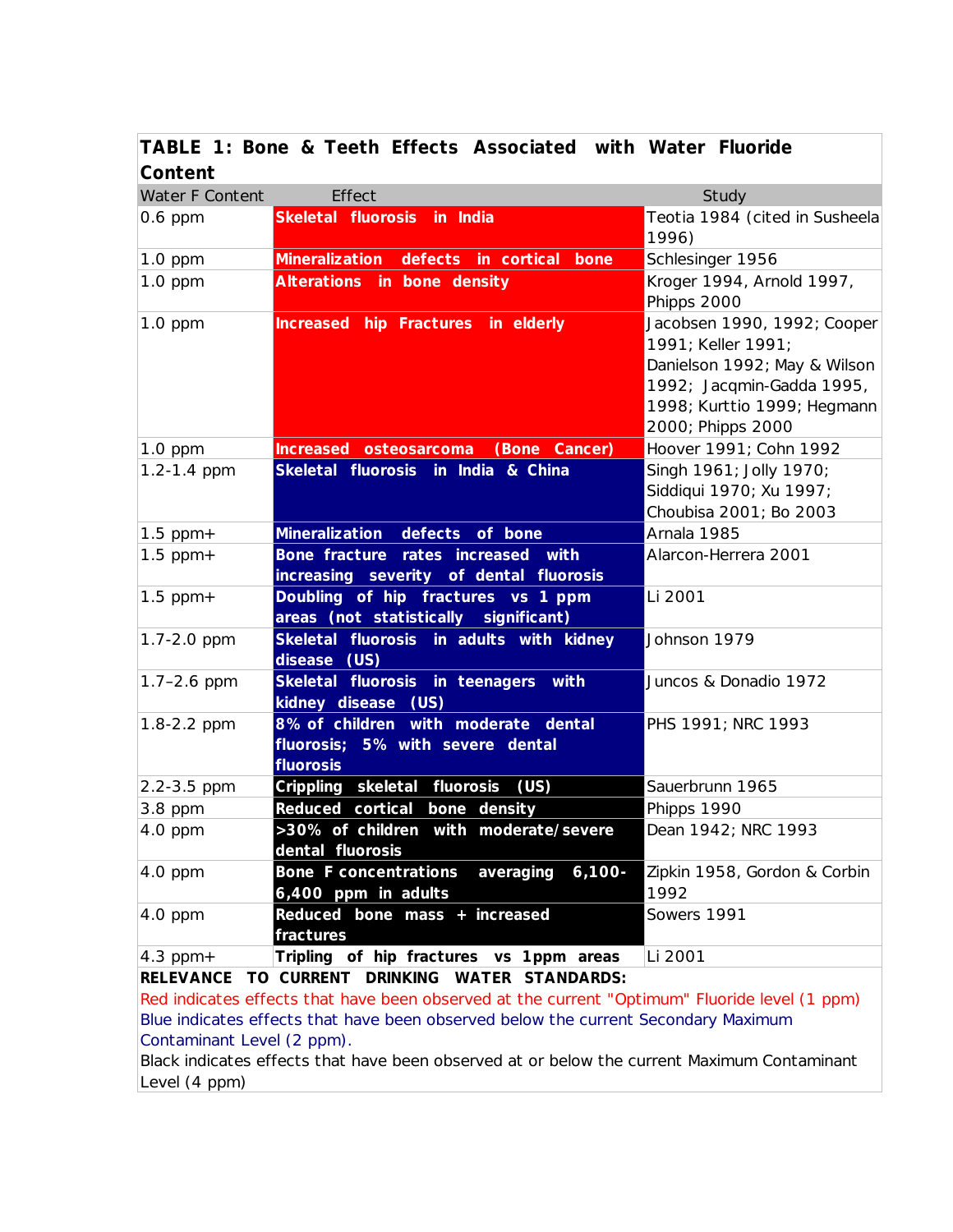|                                                                                 | TABLE 2: Bone Effects Associated with Daily Doses of Fluoride                            |                                                                                                      |  |  |
|---------------------------------------------------------------------------------|------------------------------------------------------------------------------------------|------------------------------------------------------------------------------------------------------|--|--|
| Dose of Fluoride                                                                | <b>Bone Effect</b>                                                                       | Study                                                                                                |  |  |
| $1.5$ mg/day                                                                    | Suggested maximum intake for kidney patients<br>(to prevent skeletal fluorosis)          | NIPHEP 1989                                                                                          |  |  |
| 2-8 mg/day                                                                      | Radiological evidence of skeletal fluorosis                                              | Singh & Jolly<br>1970                                                                                |  |  |
| $2.5+$ mg/day                                                                   | Bone damage in children with calcium deficiency                                          | Teotia 1998                                                                                          |  |  |
| 5 mg/day                                                                        | Recommended maximum intake to prevent<br>skeletal fluorosis                              | NIPHEP 1989                                                                                          |  |  |
| 6 mg/day                                                                        | Suggestive evidence of adverse effects on human WHO 2002<br>skeleton                     |                                                                                                      |  |  |
| $6 - 9$ mg/day                                                                  | Suspected pre-clinical fluorosis marked<br>by<br>arthritic pain                          | Cook 1971                                                                                            |  |  |
| 9.4 mg/day                                                                      | Skeletal fluorosis                                                                       | Bo 2003                                                                                              |  |  |
| 9.6 mg/day                                                                      | (mild to severe)<br>Skeletal fluorosis                                                   | Teotia 1998                                                                                          |  |  |
| 10 mg/day                                                                       | Skeletal fluorosis                                                                       | <b>NRC 1993</b>                                                                                      |  |  |
| 10 mg/day                                                                       | Skeletal fluorosis                                                                       | <b>IOM 1997</b>                                                                                      |  |  |
| 10-25 mg/day                                                                    | Crippling Skeletal fluorosis                                                             | Hodge 1979                                                                                           |  |  |
| 12 mg/day                                                                       | Crippling Skeletal<br>fluorosis                                                          | Cao 2003                                                                                             |  |  |
| 14 mg/day*                                                                      | Skeletal fluorosis                                                                       | Liteplo 1994                                                                                         |  |  |
| 14 mg/day                                                                       | Clear adverse effects on human skeleton                                                  | <b>WHO 2002</b>                                                                                      |  |  |
| $20+$ mg/day                                                                    | Crippling skeletal fluorosis in 10+ years                                                | Roholm 1937;<br>see also Brun<br>1941                                                                |  |  |
| 21-25 mg/day                                                                    | Bone fractures in short term clinical<br>trials<br>(5 months to 4 years)                 | Inkovaara 1975;<br>Gerster 1983;<br>Bayley 1990;<br>Hedlund 1990;<br>Orcel 1990;<br>Gutteridge 2002. |  |  |
|                                                                                 | RELEVANCE TO CURRENT DRINKING WATER STANDARDS:                                           |                                                                                                      |  |  |
|                                                                                 | Red indicates doses known to occcur in 1 ppm areas (Cook 1971; PHS 1991; Mansfield 1999) |                                                                                                      |  |  |
| Blue indicates doses known to occur in 4 ppm areas (EPA Water Consumption Data) |                                                                                          |                                                                                                      |  |  |

Black indicates doses which would be reached by people drinking 5 liters of water/day in 4 ppm areas + other sources of F exposure.

\* Dose based on 70 kg adult.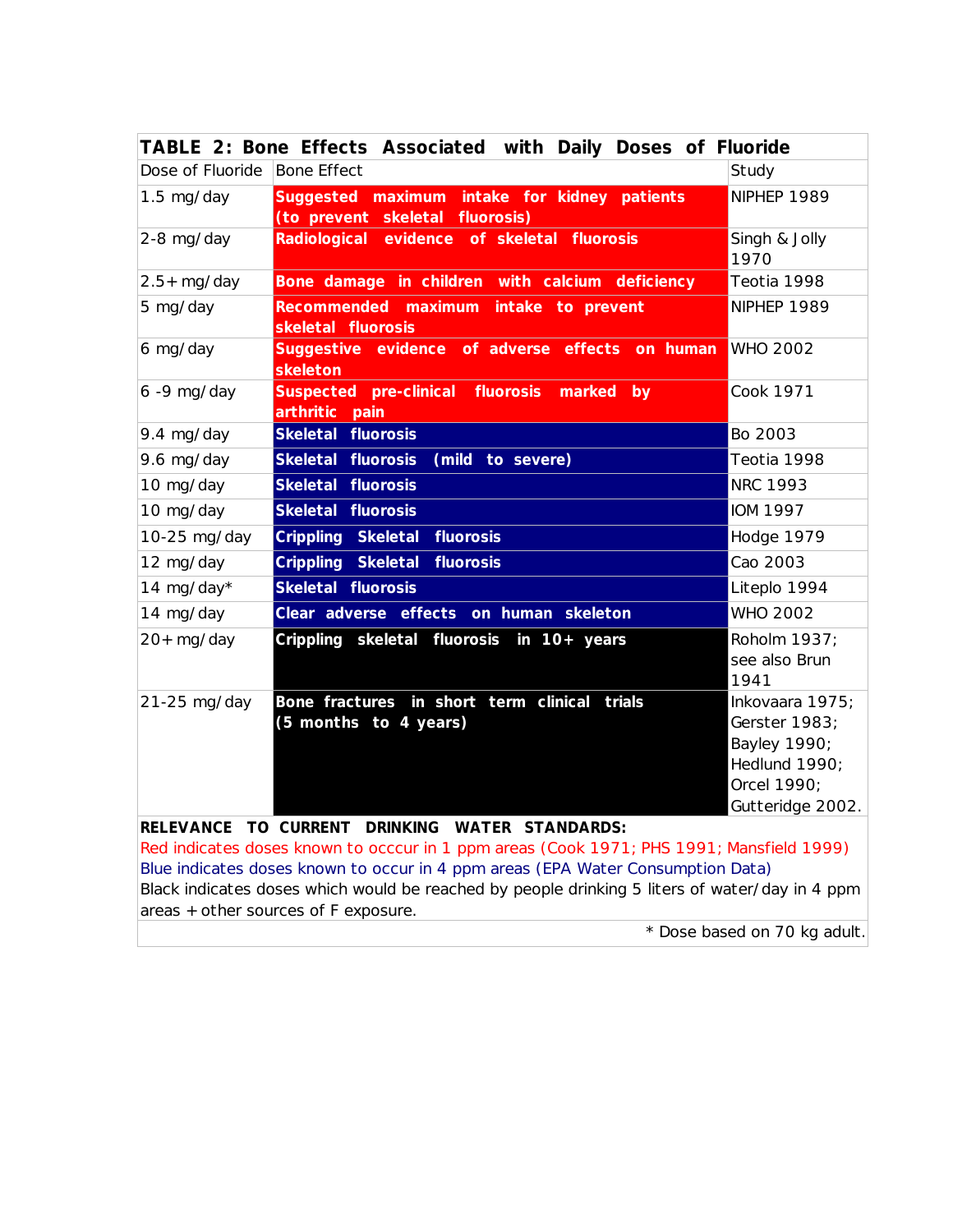|                          |                | TABLE 3a: Average Serum Fluoride Levels Reported in |
|--------------------------|----------------|-----------------------------------------------------|
| Human Skeletal Fluorosis |                |                                                     |
| Study                    | Serum F        | Serum F                                             |
|                          | (umol/L)       | (ppb)                                               |
| Susheela 1981            | 25.3           | 480                                                 |
| Bo 2003                  | 17.2           | 326                                                 |
| Michael 1996             | 14.9           | 284                                                 |
| <b>Barot 1998</b>        | 14.6           | 278                                                 |
| Susheela 1996            | 12.6           | 240                                                 |
| Jin 2003*                | $10.5 - 12.1*$ | 200-230*                                            |
| Singla 1976              | 8.8            | 166                                                 |
| Li 1986                  | 6.6            | 125                                                 |
| Li 1990                  | 6.2            | 118                                                 |
| Yildiz 2003              | 5.8            | 110                                                 |
| Savas 2001               | 5.3            | 100                                                 |

**RELEVANCE TO CURRENT DRINKING WATER STANDARDS:**

Red indicates serum F levels detected in people without kidney disease in 1 ppm areas (see Table 3c).

Blue indicates serum F levels detected in people with kidney disease in 1 ppm areas (see Table 3c).

Black indicates serum F levels detected in people with kidney disease in  $\leq 1.9$ ppm areas (see Table 3c).

**NOTE:** In 1979, Johnson & Jowsey of the Mayo Clinic, recommended that people with serum fluoride levels in excess of 5 umol/L reduce their fluoride exposure in order to prevent skeletal fluorosis. To quote:

"It would seem prudent to monitor the fluoride intake of patients with renal failure living in high fluoride areas. The serum concentration may indicate whether the patient should be advised to drink low fluoride water and will provide a check regarding compliance. Tentatively, **a shift to low fluoride water should be made before the serum fluoride concentration reaches 5 umol/L**, since evidence of (skeletal) fluorosis has been reported when the average serum concentrations of fluoride are 8 umol/L."

As can be seen in Table 3c, even people without kidney disease have been found to have in excess of 5 umol/L in their blood in fluoridated (1 ppm) areas*.*

\* Children with severe dental fluorosis in a severe endemic fluorosis area. The skeletal status was not investigated.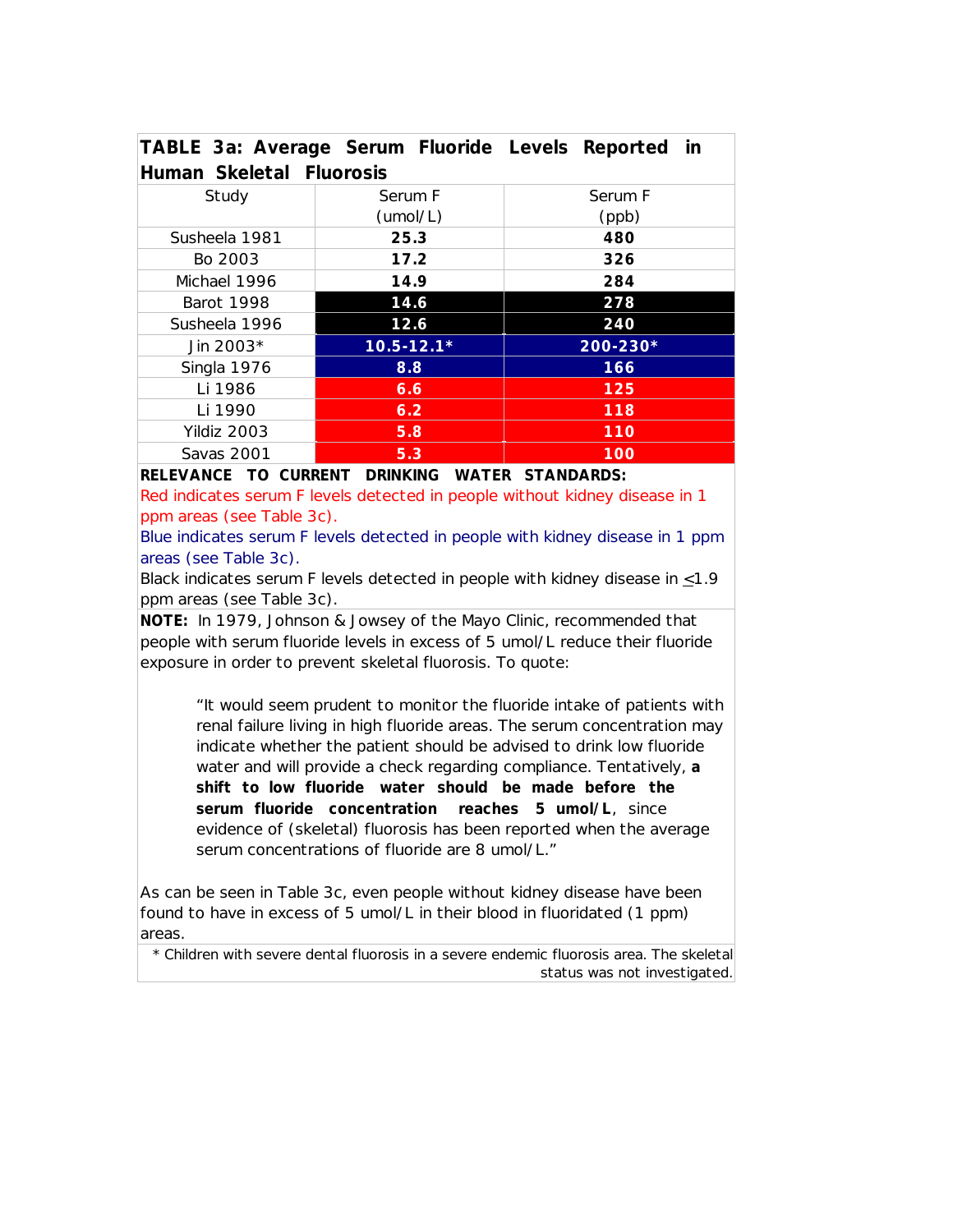| TABLE 3b: Serum Fluoride Levels Causing Damage to |          |         |                                  |  |  |  |
|---------------------------------------------------|----------|---------|----------------------------------|--|--|--|
| Mineralized Tissues in Rats                       |          |         |                                  |  |  |  |
| Study                                             | Serum F  | Serum F | Effect                           |  |  |  |
|                                                   | (umol/L) | (ppb)   |                                  |  |  |  |
| Dunipace 1995                                     | 1.4      | 27      | Evidence of bone defects         |  |  |  |
|                                                   |          |         | indicative of skeletal fluorosis |  |  |  |
| Whitford 1984                                     | 1.5      | 29      | Mineralization defects in tooth  |  |  |  |
|                                                   |          |         | enamel (dental fluorosis)        |  |  |  |
| Whitford 1982                                     | 3.3      | 63      | Mineralization defects in tooth  |  |  |  |
|                                                   |          |         | enamel (dental fluorosis)        |  |  |  |
| Crenshaw 1985                                     | 5        | 95      | Inhibition of enymes in tooth    |  |  |  |
| (cited by DenBesten                               |          |         | enamel                           |  |  |  |
| 1985)                                             |          |         |                                  |  |  |  |
| DenBesten 2002                                    | $5 - 10$ | 95-190  | Reduction of enzyme activity     |  |  |  |
|                                                   |          |         | in tooth enamel                  |  |  |  |
| Turner 1996                                       | 7.6      | 144     | Mineralization defects in bone   |  |  |  |
|                                                   |          |         | (increased osteoid volume)       |  |  |  |
| NTP 1990                                          | 8.2      | 156     | Increased osteosarcoma (bone     |  |  |  |
|                                                   |          |         | cancer)                          |  |  |  |
| Dunipace 1998;                                    | $-9-10$  | 171-190 | Reduced Bone Strength            |  |  |  |
| Turner 2001                                       |          |         |                                  |  |  |  |
| Turner 1996                                       | 9.5      | 181     | Reduced Bone Strength            |  |  |  |
| Robinson 1990                                     | 10.6     | 201     | "Dramatic" effect on enamel      |  |  |  |
|                                                   |          |         | cell activity                    |  |  |  |
| Dunipace 1995;                                    | 10.8     | 205     | Reduced bone strength            |  |  |  |
| Turner 1995                                       |          |         |                                  |  |  |  |
| Dunipace 1995                                     | 12.1     | 230     | Bone defects indicative of       |  |  |  |
|                                                   |          |         | skeletal fluorosis               |  |  |  |

**RELEVANCE TO CURRENT DRINKING WATER STANDARDS:**

Red indicates serum F levels known to be equaled, or exceeded, by humans without kidney disease in 1 ppm areas (see Table 3c).

Blue indicates serum F levels known to be equaled, or exceeded, by humans with kidney disease in 1 ppm areas (see Table 3c).

Black indicates serum F levels known to be exceeded by humans with kidney disease in 1.9 ppm areas (see Table 3c).

> For information on the water fluoride levels producing these serum fluoride levels in the rat, see Table 7.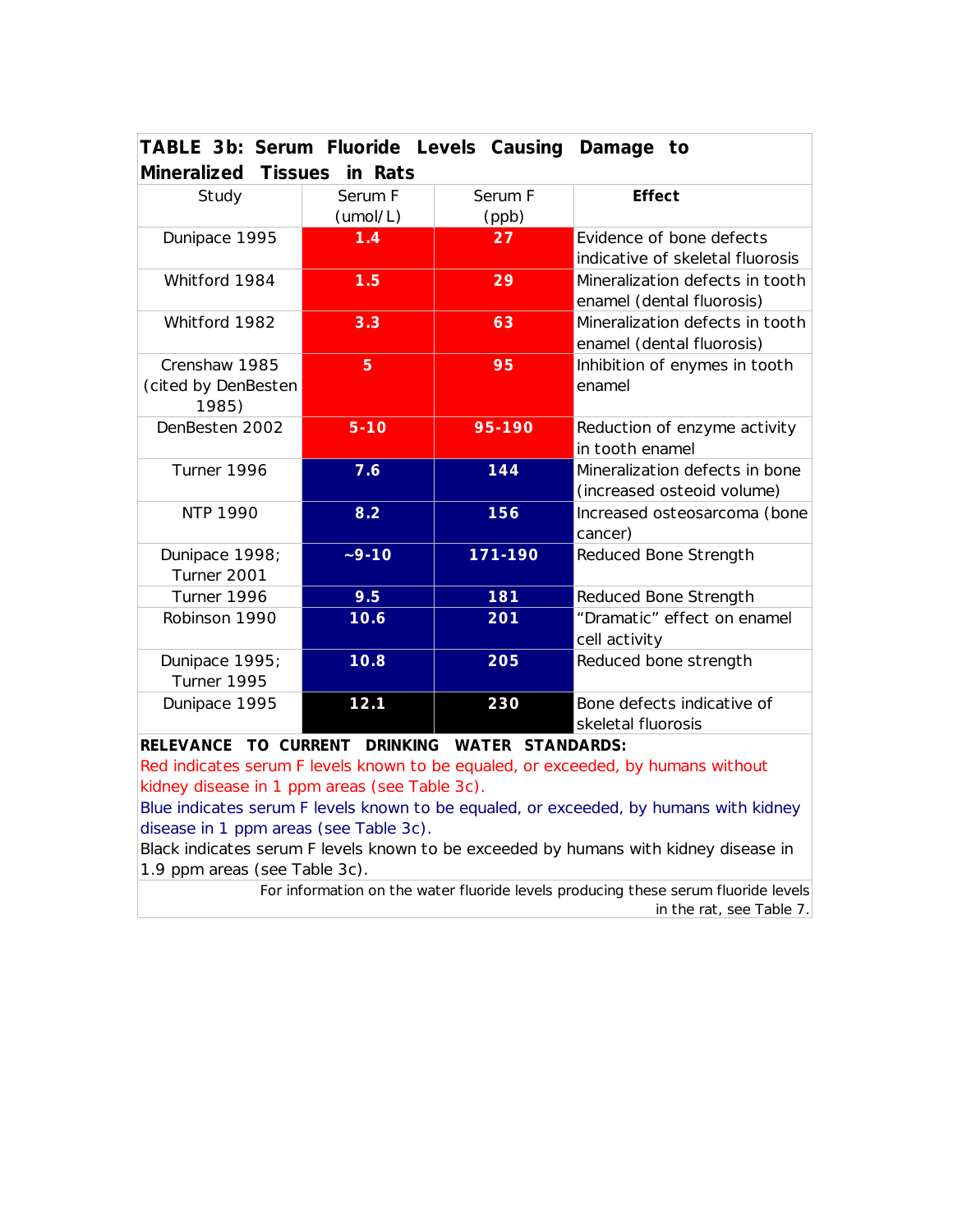|                   |                            | TABLE 3c: Maximum Serum Fluoride Levels in Humans |          |         |
|-------------------|----------------------------|---------------------------------------------------|----------|---------|
|                   |                            | Living in $\leq$ 1.9 ppm areas                    |          |         |
| Study             | Water F                    | Reported Kidney Disease?                          | Serum F  | Serum F |
|                   |                            |                                                   | (umol/L) | (ppb)   |
| Johnson 1979      | $1.9$ ppm                  | Yes.                                              | 14.1     | 268     |
| Johnson 1979      | $1.7$ ppm                  | Yes.                                              | 12       | 228     |
| Hanhijarvi 1975   | 1 ppm                      | Yes                                               | 11.6     | 220     |
| <b>Torra 1998</b> | $0.2$ ppm                  | Yes                                               | 9.7      | 185     |
| Waterhouse 1980   | 1 ppm                      | <b>Yes</b>                                        | 8.6      | 163     |
| Warady 1989       | $0.5$ ppm                  | Yes                                               | 7.9      | 150     |
| Singer 1979       | 1 ppm                      | No.                                               | 6.8      | 130     |
| Parkins 1974      | 1 ppm                      | No.                                               | 5.9      | 112     |
| <b>Taves 1968</b> | 1 ppm                      | Yes                                               | 5.1      | 97      |
| Pak 1994          | 1 ppm                      | No.                                               | $5-10$   | 95-190  |
| <b>Hall 1972</b>  | 1 ppm                      | No                                                | 2.9      | 55      |
| Husdan 1976       | 1 ppm                      | No.                                               | 2.9      | 55      |
| <b>RELEVANCE</b>  | <b>HEALTH:</b><br>TO HUMAN |                                                   |          |         |

Red indicates serum F levels which equal or exceed the levels found in human skeletal fluorosis (5.3 umol/L+).

Blue indicates serum F levels which also equal the levels found to reduce the strength of animal bone (9-10 umol/L).

Black indicates serum F levels which also exceed the estimated toxic threshold in short-term human clinical trials (10 umol/L).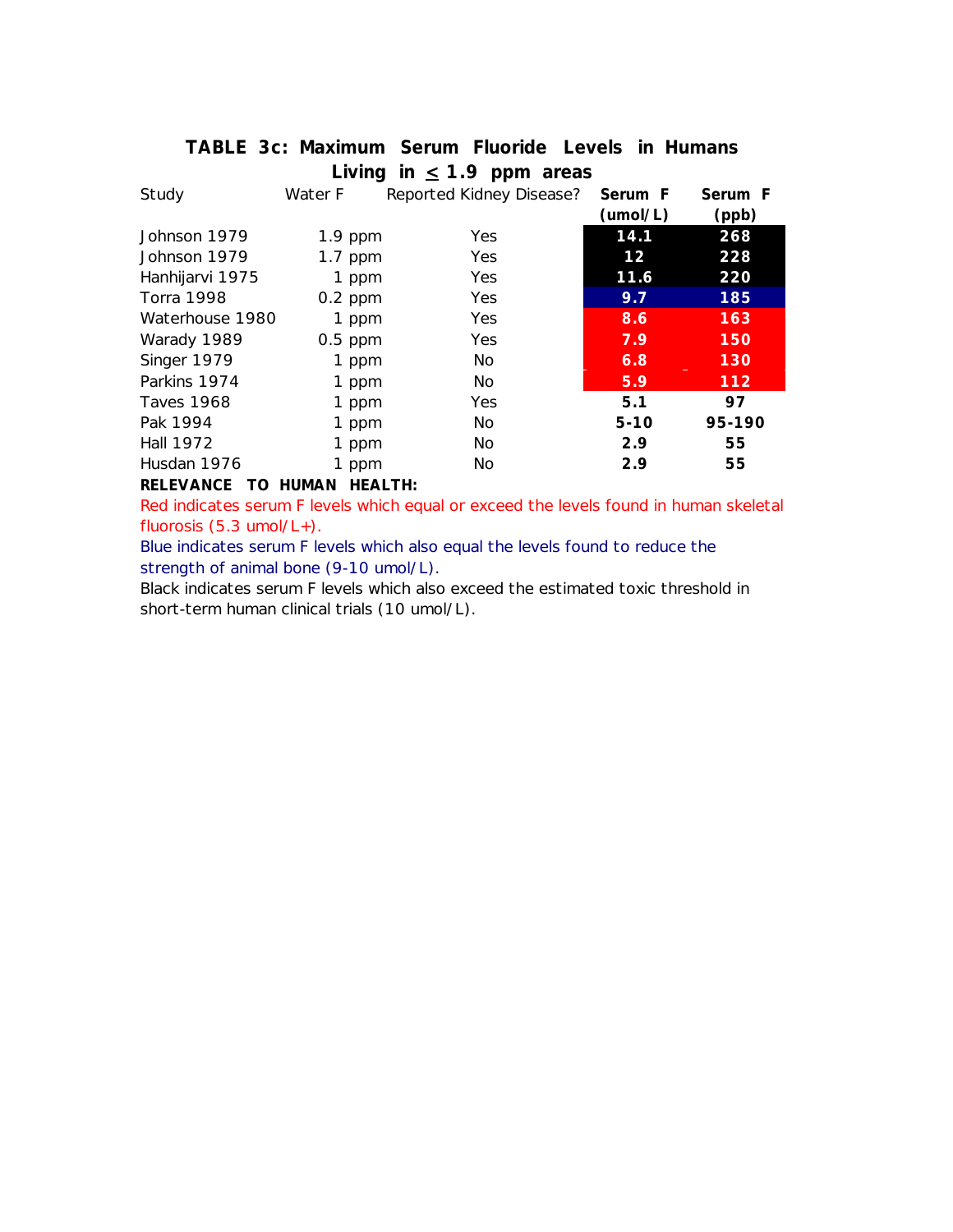**TABLE 4a: Bone Effects Associated with Bone Fluoride Content**  $(RFC)$ 

| יט וש              |                                                                                                                       |                                  |
|--------------------|-----------------------------------------------------------------------------------------------------------------------|----------------------------------|
| <b>BFC</b>         | <b>Effect</b>                                                                                                         | Study                            |
| 2,000-4,000<br>ppm | Possible bone fluorosis                                                                                               | <b>Baud 1978</b>                 |
| 2,400 ppm          | Impaired collagen synthesis (rats)                                                                                    | <b>Uslu 1983</b>                 |
| 2,500 ppm          | Reduced bone strength & damage to<br>mineral/collagen composite (minipigs)                                            | Lafage 1995,<br>Fratzl 1996      |
| 2,876 ppm          | Reduced bone strength (pigs)                                                                                          | Mosekilde<br>1987                |
| 3,300 ppm          | Reduced bone quality (rats)                                                                                           | Sogaard 1995                     |
| 3,400 ppm          | Mineralization defects in humans with<br>kidney disease                                                               | Ng 2004                          |
| 3,500 ppm          | First distinct histological and radiological<br>changes in bones, with accompanying<br>rheumatic pains in some humans | Franke 1975                      |
| 3,800 ppm          | Average in study reporting increased stress<br>fractures (humans)                                                     | Orcel 1990                       |
| 4,000 ppm          | Diagnostic confirmation of bone fluorosis<br>(humans)                                                                 | <b>Baud 1978</b>                 |
| 4,500 ppm          | Reduced bone strength (animals)                                                                                       | Turner 1993                      |
| 4,570 ppm          | Mineralization defects (humans)                                                                                       | Boivin 1993                      |
| 6,000 ppm          | Clinical Phase 1 of skeletal fluorosis<br>(humans)                                                                    | <b>PHS 1991</b>                  |
| 6,000 ppm          | Mineralization defects (humans)                                                                                       | <b>Ringe 1995</b>                |
| 6,100 ppm          | Advanced, crippling skeletal fluorosis<br>in US<br>(human)                                                            | Sauerbrunn<br>1965               |
| 6,000-7,000<br>ppm | Estimated toxic threshold, abnormal<br>bone<br>structure and mineralization defects<br>(humans)                       | Zerwekh, Pak<br>& Antich<br>1996 |
|                    | RELEVANCE TO CURRENT DRINKING WATER STANDARDS:                                                                        |                                  |
|                    | Red indicates bone concentrations within the range commonly found in $\leq$ 1 ppm areas                               |                                  |

(see Table 4b). Blue indicates bone concentrations reported, but less frequently, in  $\leq 1$  ppm areas (see Table 4b).

Black indicates bone concentrations which are the *average* concentrations found in adults at 4 ppm (Zipkin 1958; Gordin & Corbin 1992)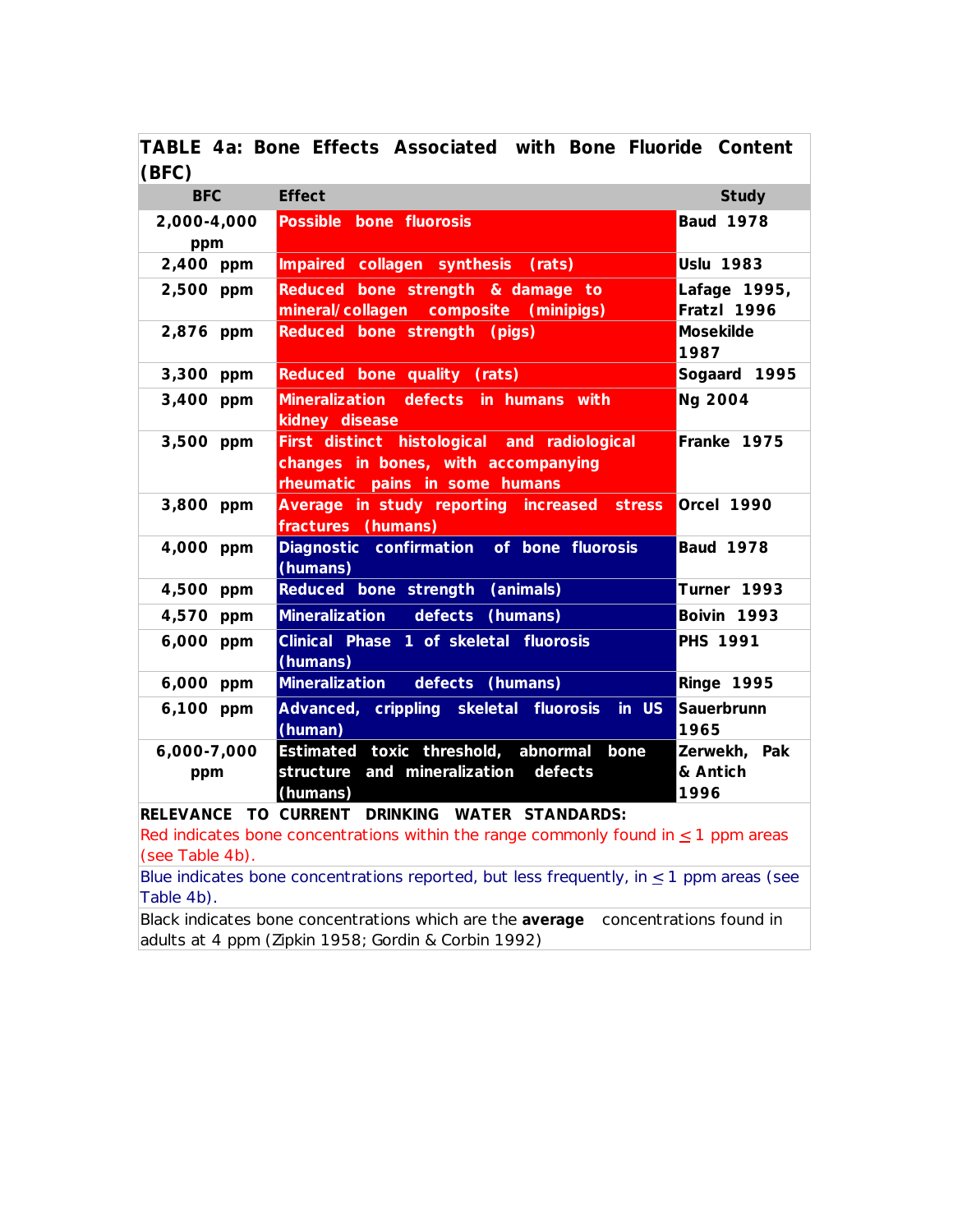| Living in $\leq$ 1.9 ppm areas |                   |                                   |                             |                                           |  |  |
|--------------------------------|-------------------|-----------------------------------|-----------------------------|-------------------------------------------|--|--|
| Study                          | Water F           | Type of Bone                      | Reported Kidney<br>Disease? | Fluoride<br>Concentration<br>(ppm ashed)* |  |  |
| Johnson 1979                   | $1.9$ ppm         | iliac crest                       | Yes                         | 11,180**                                  |  |  |
| Jackson 1958                   | $<$ 0.5 ppm       | rib                               | <b>No</b>                   | $6,600*$                                  |  |  |
| Sogaard 1994                   | $\leq$ 0.2 ppm    | iliac crest                       | No.                         | 6,500                                     |  |  |
| <b>Kaye 1960</b>               |                   | vertebrae                         | Yes                         | 5,100                                     |  |  |
| <b>Hefti 1981</b>              | 0.8-1.0 ppm       | trabecular                        | Yes                         | 4,810*                                    |  |  |
| Jackson 1958                   | 0.8-1.2 ppm       | rib                               | <b>No</b>                   | 4,563*                                    |  |  |
| Alhava1980                     | 1 ppm             | trabecular                        | <b>No</b>                   | 4,140                                     |  |  |
| Zipkin 1958                    | 1 ppm             | vertebrae                         | No.                         | 4,022                                     |  |  |
| Richards 1994                  | $< 0.2$ ppm       | iliac crest                       | No.                         | 4,000                                     |  |  |
| Arnala 1985                    | 1 ppm             | trabecular                        | Yes                         | 3,890                                     |  |  |
| <b>Stein 1980</b>              |                   | vertebrae                         | <b>No</b>                   | 3,720                                     |  |  |
| <b>Eble 1992</b>               | $<$ 0.2 - 1.0 ppm | trabecular &<br>cortical combined | <b>No</b>                   | 3,708                                     |  |  |
| Ng 2004                        | 1 ppm             | iliac crest                       | Yes                         | 3,4001                                    |  |  |
| <b>Glock 1941</b>              | $< 0.5$ ppm       | rib                               | <b>No</b>                   | 3,100                                     |  |  |
| Huraib 1993                    | $\leq$ 1.0 ppm    |                                   | Yes                         | 3,042¶                                    |  |  |
| Kuo 1974                       | $\sim$ 0.2 ppm    | rib                               | <b>No</b>                   | 2,743                                     |  |  |

|  |                                   |  | TABLE 4b: Maximum Fluoride Bone Concentrations in Humans |  |
|--|-----------------------------------|--|----------------------------------------------------------|--|
|  | $l$ iving in $\geq 1$ Q nnm arose |  |                                                          |  |

**RELEVANCE TO HUMAN HEALTH:**

Red indicates bone levels which exceed the levels found to reduce the strength of animal bone (Mosekilde 1987; Lafage 1995; Sogaard 1995).

Blue indicates bone levels associated with the pre-clinical phase of skeletal fluorosis according to the US Public Health Service (1991).

Teal indicates bone levels associated with the clinical phase of fluorosis according to Baud (1978).

Black indicates bone levels associated with the clinical phase of skeletal fluorosis according to the US Public Health Service (1991).

*\* Indicates data initially reported in terms of dry fat-free bone. This data has been converted to the estimated ash equivalent using the equation presented by Charen (1979).*

*\*\* Indicates data initially reported in terms of the fluoride to calcium (F/Ca) ratio. This data has been converted to its estimated ash equivalent using the ratios provided by Taves (1970).*

¶ - *Indicates an average bone fluoride concentration. Average fluoride concentrations are used when maximum concentrations are not reported. Based on the typical difference between the average and maximum fluoride levels in bone, it is probable that the maximum level is 2,000 ppm+ greater than the reported average.*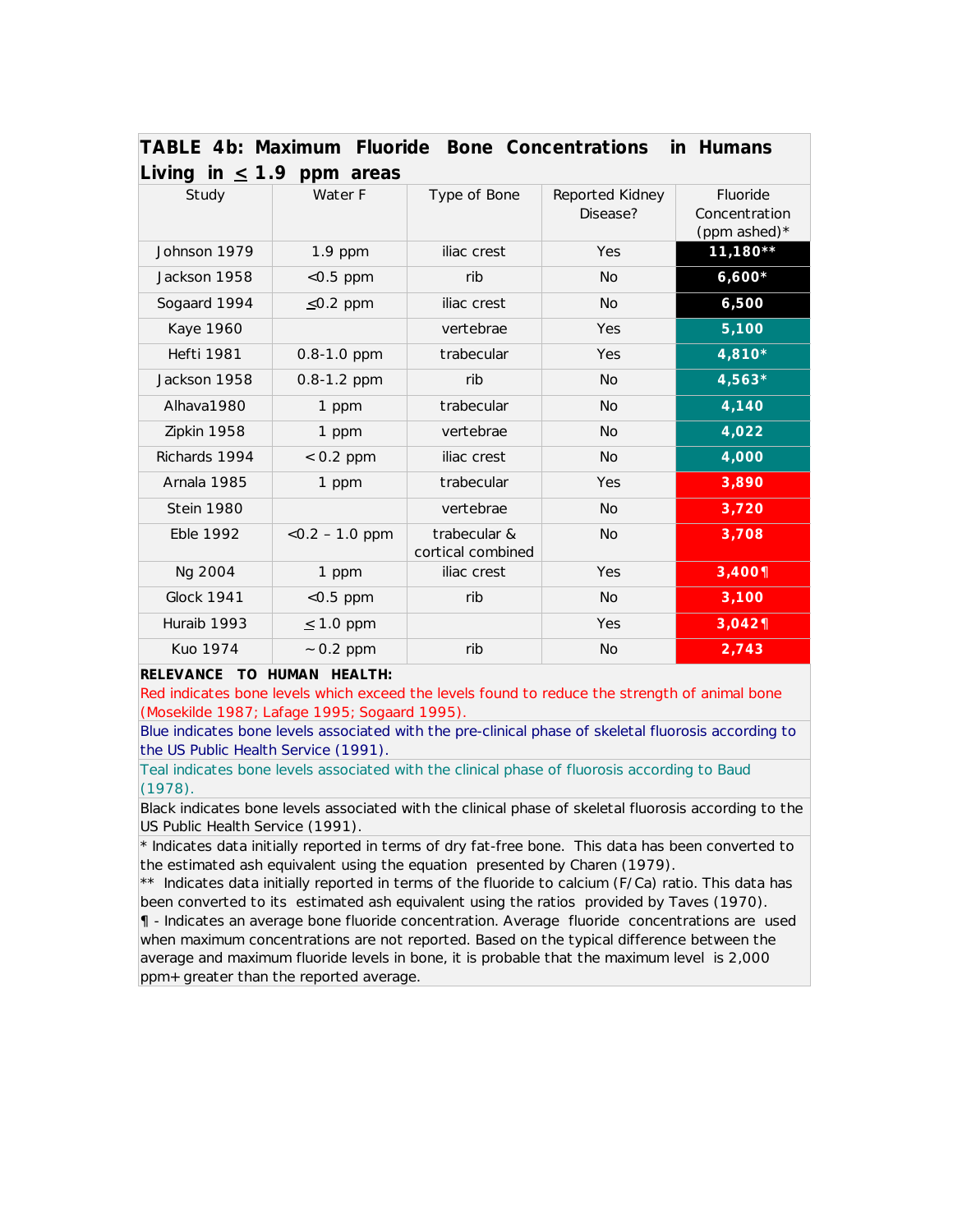| Table 5a: Bone Effects Associated with Urine Fluoride<br>Content |                    |              |             |  |  |
|------------------------------------------------------------------|--------------------|--------------|-------------|--|--|
| Study                                                            | Effect             | Urine F ppm  | Urine F ppm |  |  |
|                                                                  |                    | (Range)      | (Average)   |  |  |
| <b>Brun 1941</b>                                                 | Skeletal fluorosis | $2.4 - 43.4$ | 16.1        |  |  |
| <b>Singh 1961</b>                                                | Skeletal fluorosis | $1.8 - 25.5$ | 7.1         |  |  |
| Cao 2003                                                         | Skeletal fluorosis | $1.4 - 10.7$ | 5.7         |  |  |
| Derryberry 1963                                                  | Skeletal changes   | $2.2 - 8.9$  | 5.2         |  |  |
| Yildiz 2003                                                      | Skeletal fluorosis | N/A          | 4.2         |  |  |
| Susheela 1996                                                    | Skeletal fluorosis | N/A          | 3.5         |  |  |
| Pinet 1968                                                       | Skeletal fluorosis | $0.5 - 12$   | 3           |  |  |
| Jin 2003                                                         | Severe Dental      | N/A          | $2.7 - 3.1$ |  |  |
|                                                                  | fluorosis          |              |             |  |  |
| Bo 2003                                                          | Skeletal fluorosis | N/A          | 2.36        |  |  |
| Savas 2001                                                       | Skeletal fluorosis | N/A          | 1.96        |  |  |
| <b>WATER STANDARDS:</b><br>RELEVANCE TO CURRENT DRINKING         |                    |              |             |  |  |

Red indicates a urine fluoride level known to occur in some people living in  $\leq 1$ ppm areas (Mansfield 1999; see Table 5b).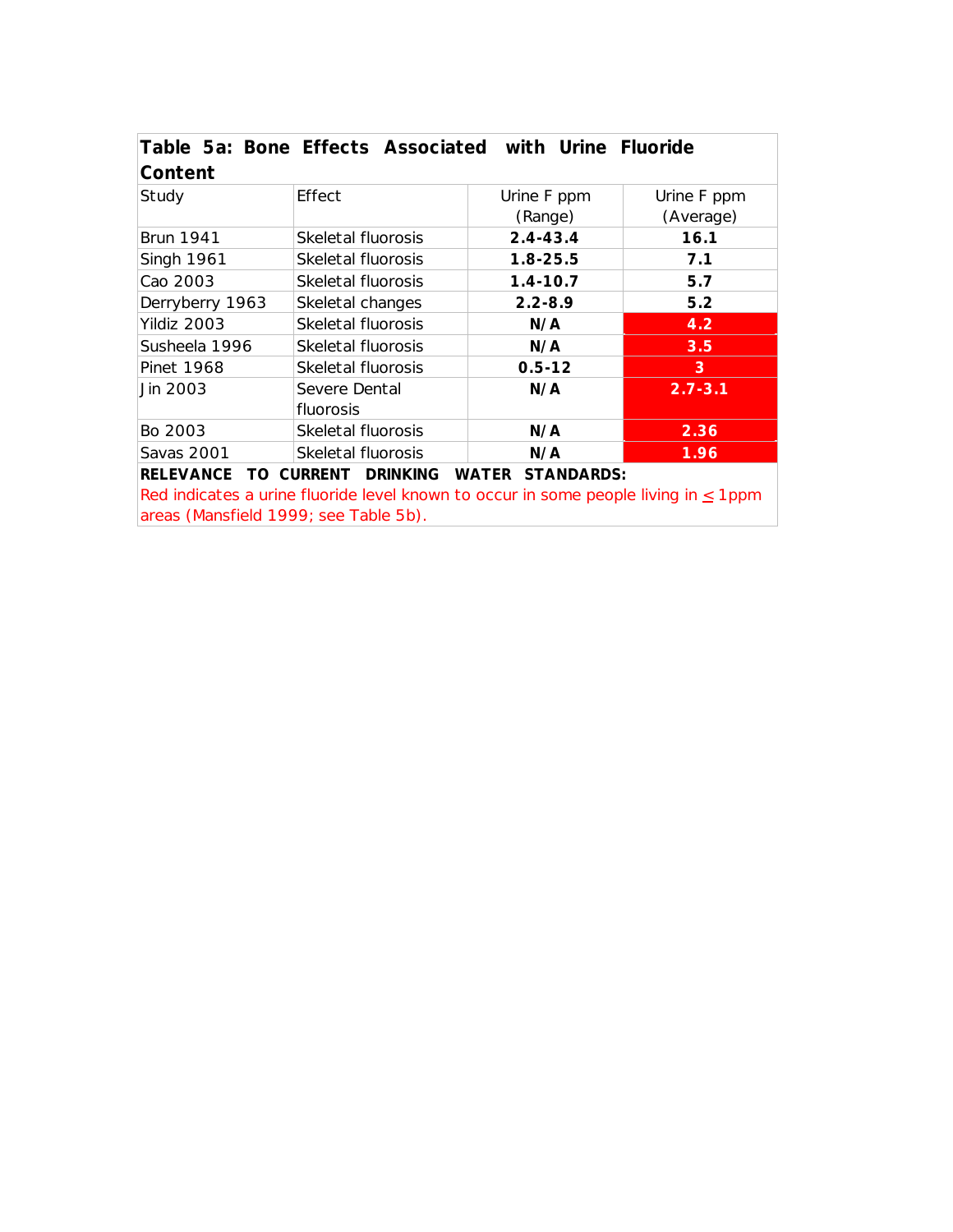| $(1$ ppm) Areas*     |                   |                            |
|----------------------|-------------------|----------------------------|
| Urine F (ppm)        | West Midlands, UK | East Midlands, UK          |
|                      | No. (percent)     | No. (percent)              |
| < 0.3                | 4(1.5)            | 4(4.5)                     |
| 0.3 < 0.7            | 30(11.5)          | 20(22.7)                   |
| 0.7 < 1.0            | 60 (23.0)         | 11(12.5)                   |
| 1.0 < 1.3            | 49 (18.8)         | 22(25.0)                   |
| 1.3 < 1.7            | 31(11.9)          | 10(11.4)                   |
| 1.7 < 2.0            | 28 (10.7)         | 5(5.7)                     |
| 2.0 < 2.3            | 25(9.6)           | 5(5.7)                     |
| 2.3 < 2.7            | 8(3.1)            | 4(4.5)                     |
| 2.7 < 3.0            | 9(3.4)            | 2(2.3)                     |
| 3.0 < 3.3            | 4(1.5)            | 1(1.1)                     |
| 3.3 < 3.7            | 4(1.5)            | 1(1.1)                     |
| 3.7 < 4.0            | 4(1.5)            | 2(2.3)                     |
| $\geq 4.0$           | 5(1.9)            | 1(1.1)                     |
| Total No.            | 261 (99.9)        | 88 (99.9)                  |
| Mean F               | 1.46              | 1.28                       |
| Median F             | $1.2^{\circ}$     | 1.1                        |
| DELEVANCE TO CUDDENT | <b>DDINIVINIC</b> | CTANDADDC.<br><b>WATED</b> |

**Table 5b: Urine Fluoride Levels in Fluoridated**

**RELEVANCE TO CURRENT DRINKING WATER STANDARDS:** Red indicates urine fluoride levels found in some people with skeletal fluorosis (see Table 5a).

\* Table reproduced from Mansfield (1999) .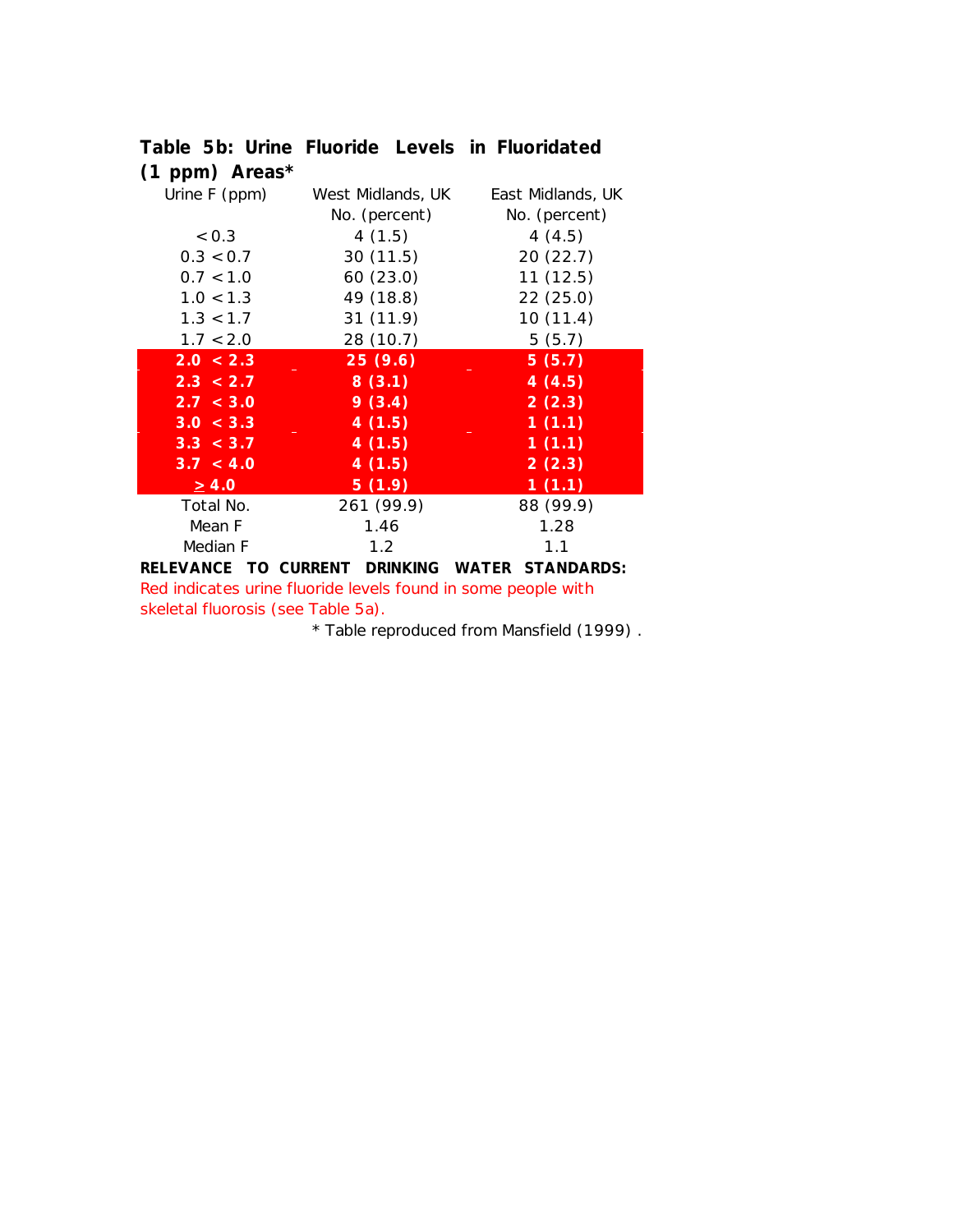| Table 6: Variations in Individual Susceptibility to Skeletal |                                                 |          |                |          |
|--------------------------------------------------------------|-------------------------------------------------|----------|----------------|----------|
| <b>Fluorosis:</b>                                            | Duration of Exposure which Produces the Disease |          |                |          |
| Study                                                        | Phase of                                        | Average  | Shortest       | Longest  |
|                                                              | <b>Skeletal Fluorosis</b>                       | Exposure | Exposure       | Exposure |
|                                                              |                                                 | (years)  | (years)        | (years)  |
| Roholm 1937                                                  | No Changes                                      | 8        | 2.8            | 24       |
| Roholm 1937                                                  | Clinical Phase 1                                | 9.3      | 2.4            | 33.8     |
| Roholm 1937                                                  | Clinical Phase 2                                | 9.7      | 4.8            | 28.9     |
| Roholm 1937                                                  | Clinical Phase 3                                | 21.1     | 11.2           | 31.2     |
|                                                              |                                                 |          |                |          |
| Franke 1975                                                  | Vague Symptoms                                  | 10.71    | $\overline{2}$ | 25       |
| Franke 1975                                                  | Stage 0-1                                       | 12.15    | 5              | 33       |
| Franke 1975                                                  | Clinical Phase 1                                | 15.7     | 8              | 38       |
| Franke 1975                                                  | Clinical Phase 2                                | 17.6     | 11             | 21       |
| Franke 1975                                                  | Clinical Phase 3                                | 19.5     | 19             | 20       |
|                                                              |                                                 |          |                |          |
| Runge 1989                                                   | No Changes                                      | 19.9     | 5              | 35       |
| <b>Runge 1989</b>                                            | Vague Symptoms                                  | 19.2     | 10             | 37       |
| <b>Runge 1989</b>                                            | Stage 0-1                                       | 22.6     | 10             | 30       |
| Runge 1989                                                   | Clinical Phase 1                                | 21.1     | 10             | 43       |
| <b>Runge 1989</b>                                            | Clinical Phase 1-2                              | 21.1     | 10             | 33       |
| Runge 1989                                                   | Clinical Phase 2                                | 17.5     | 16             | 19       |
| Runge 1989                                                   | Clinical Phase 2-3                              | 21.3     | 15             | 26       |

## **RELEVANCE TO FLUORIDE SAFETY REGULATIONS:**

This data highlights the wide range of individual susceptibility to fluoride exposure. As can be seen, some people may develop skeletal fluorosis after just 2 to 5 years of excess exposure, while others may not develop any fluorosis, even after 40 years of excess exposure. Such variation in individual susceptibility underscores the importance of incorporating adequate margins of safety in all fluoride safety standards. Reasons for variation in susceptibility include nutritional status (Massler & Schour 1952; Marier 1977; Teotia 1998); genetics (Polzik 1993, 1994; Everett 2002); difference in acidity of stomach/blood/kidney (Franke 1975; Whitford 1990) and difference in kidney function (Arnala 1985; Torra 1998).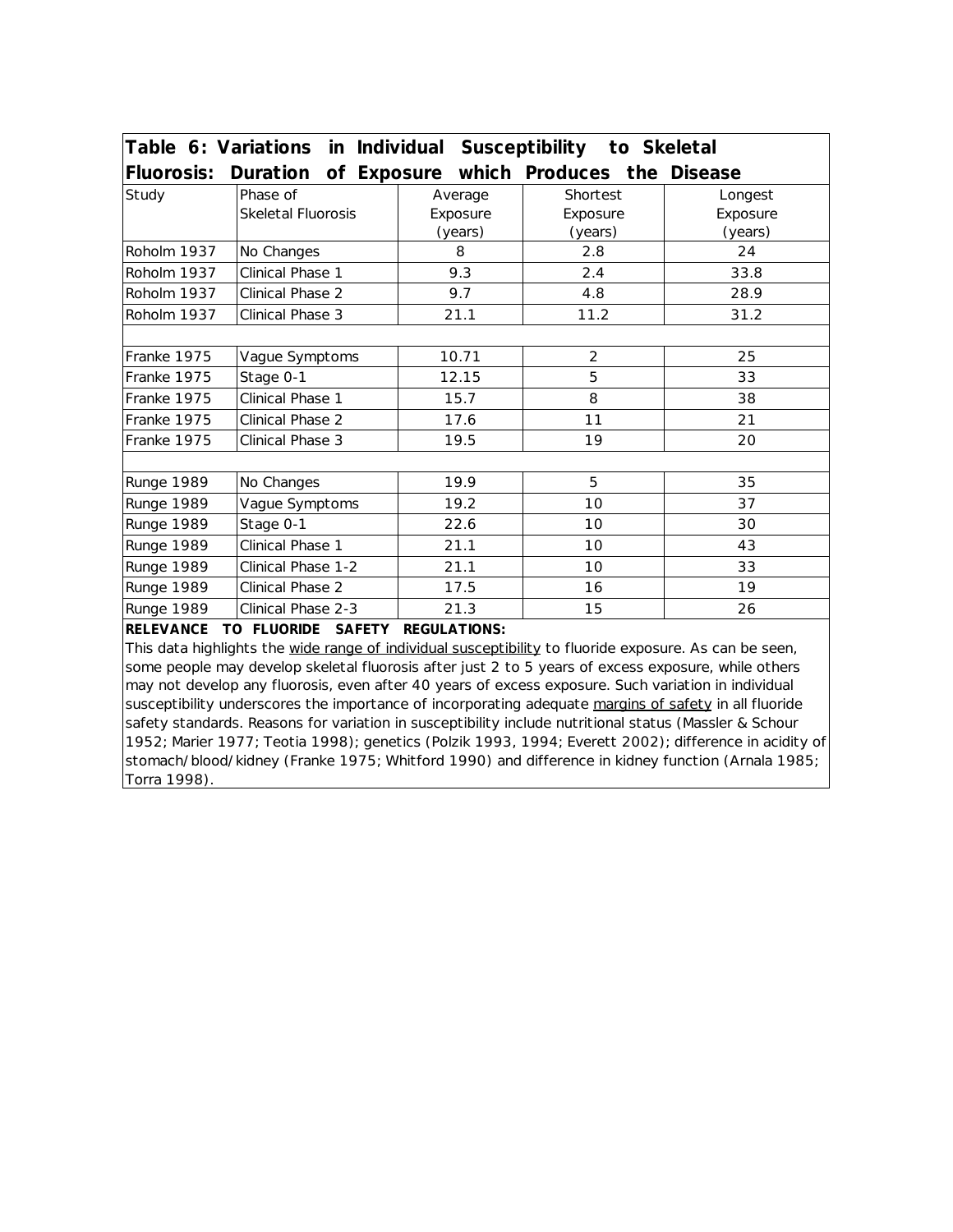| $\overline{a}$ and $\overline{b}$ are not interested by $\overline{a}$ and $\overline{a}$ are $\overline{a}$ and $\overline{a}$ are $\overline{a}$ and $\overline{a}$ are $\overline{a}$ and $\overline{a}$ are $\overline{a}$ and $\overline{a}$ are $\overline{a}$ and $\overline{a}$ are $\overline{a}$ and $\overline{a}$<br>Fluoride in Rats |                         |                |                   |
|---------------------------------------------------------------------------------------------------------------------------------------------------------------------------------------------------------------------------------------------------------------------------------------------------------------------------------------------------|-------------------------|----------------|-------------------|
| Water F                                                                                                                                                                                                                                                                                                                                           | Serum F                 | Serum F        | Study             |
|                                                                                                                                                                                                                                                                                                                                                   | (umol/L)                | (ppb)          |                   |
| <b>Baseline</b>                                                                                                                                                                                                                                                                                                                                   | 0.3                     | $\overline{5}$ | Dunipace 1995     |
| <b>Baseline</b>                                                                                                                                                                                                                                                                                                                                   | 0.5                     | 9              | Turner 1996       |
| 5 ppm                                                                                                                                                                                                                                                                                                                                             | 1                       | 19             | Turner 1996       |
| 5 ppm                                                                                                                                                                                                                                                                                                                                             | $-1.0$                  | $-19$          | Dunipace 1998     |
| 5 ppm                                                                                                                                                                                                                                                                                                                                             | 1.4                     | 27             | Dunipace 1995     |
| 7 ppm                                                                                                                                                                                                                                                                                                                                             | $\overline{\mathbf{c}}$ | 38             | Buzalaf 2002      |
| 10 ppm                                                                                                                                                                                                                                                                                                                                            | $\overline{2}$          | 38             | <b>Borke 1999</b> |
| 10 ppm                                                                                                                                                                                                                                                                                                                                            | 3                       | 57             | Whitford 1984     |
| 11.4 ppm                                                                                                                                                                                                                                                                                                                                          | 4.7                     | 89             | NTP 1990          |
| 14 ppm                                                                                                                                                                                                                                                                                                                                            | 3.3                     | 63             | Buzalaf 2002      |
| 15 ppm                                                                                                                                                                                                                                                                                                                                            | $-2.6$                  | 50             | Dunipace 1998     |
| 15 ppm                                                                                                                                                                                                                                                                                                                                            | 3.3                     | 62.7           | Turner 1996       |
| 15 ppm                                                                                                                                                                                                                                                                                                                                            | 3.9                     | 74             | Dunipace 1995     |
| 25 ppm                                                                                                                                                                                                                                                                                                                                            | $-6.5 - 7$              | 124-133        | Whitford 1984     |
| 28 ppm                                                                                                                                                                                                                                                                                                                                            | 3.6                     | 69             | Buzalaf 2002      |
| 45.4 ppm                                                                                                                                                                                                                                                                                                                                          | 3.4                     | 65             | <b>NTP 1990</b>   |
| 47.5 ppm                                                                                                                                                                                                                                                                                                                                          | $\overline{z}$          | $-133$         | Taves & Guy 1979  |
| 50 ppm                                                                                                                                                                                                                                                                                                                                            | $\overline{7}$          | 133            | <b>Borke 1999</b> |
| 50 ppm                                                                                                                                                                                                                                                                                                                                            | $-9-10$                 | $~171 - 190$   | Dunipace 1998     |
| 50 ppm                                                                                                                                                                                                                                                                                                                                            | 9.5                     | 181            | Turner 1996       |
| 50 ppm                                                                                                                                                                                                                                                                                                                                            | 10.8                    | 205            | Dunipace 1995     |
| 56 ppm                                                                                                                                                                                                                                                                                                                                            | 9                       | 171            | Buzalaf 2002      |
| 60 ppm                                                                                                                                                                                                                                                                                                                                            | $~12 - 13$              | $-228-247$     | Whitford 1984     |
| 75 ppm                                                                                                                                                                                                                                                                                                                                            | $-7$                    | $-133$         | DenBesten 1984    |
| 79.5 ppm                                                                                                                                                                                                                                                                                                                                          | 8.2                     | 156            | <b>NTP 1990</b>   |
| 95 ppm                                                                                                                                                                                                                                                                                                                                            | ~14                     | $-266$         | Taves & Guy 1979  |
| 100 ppm                                                                                                                                                                                                                                                                                                                                           | 11.6                    | 220            | Buzalaf 2002      |
| 100 ppm                                                                                                                                                                                                                                                                                                                                           | $-11.6$                 | ~220           | DenBesten 1984    |
| 150 ppm                                                                                                                                                                                                                                                                                                                                           | 17.9                    | 340            | DenBesten 1984    |
| 150 ppm                                                                                                                                                                                                                                                                                                                                           | 35                      | 665            | <b>Borke 1999</b> |
| RELEVANCE TO CURRENT DRINKING<br><b>WATER STANDARDS:</b>                                                                                                                                                                                                                                                                                          |                         |                |                   |

**TABLE 7: The Relationship of Water Fluoride to Serum**

Red indicates serum F levels found in people without kidney disease in 1 ppm areas (see Table 3c).

Blue indicates serum F levels found in people with kidney disease in 1 ppm areas (see Table 3c).

Black indicates serum F levels known to be exceeded by people with kidney disease in 1.7-2.0 ppm areas (see Table 3c).

**SUMMARY:** As can be seen, rat studies using  $\leq$  50 ppm F in the water (without excess F in the food) produce serum fluoride levels experienced by a portion of the human population drinking water with 1 ppm fluoride.

~ Denotes an estimate of serum F based on data provided in graph form.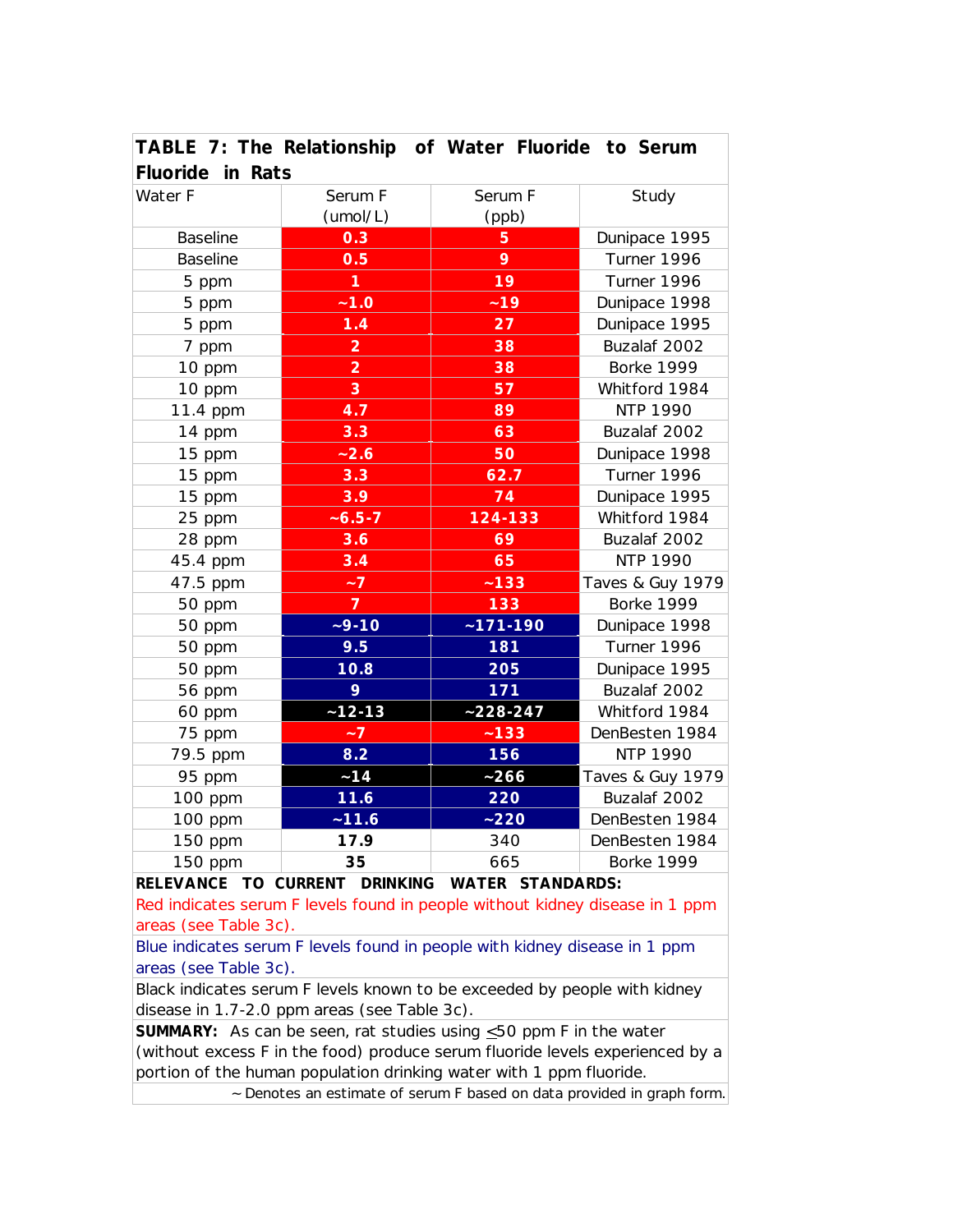# **8. REFERENCES:**

Alarcon-Herrera MT, et al. (2001). Well water fluoride, dental fluorosis, bone fractures in the Guadiana Valley of Mexico. *Fluoride* 34(2): 139-149.

Alhava EM, et al. (1980). The effect of drinking water fluoridation on the fluoride content, strength and mineral density of human bone. *Acta Orthopaedica Scandinavica* 51: 413-420.

Arnala I, et al. (1985). Effects of fluoride on bone in Finland. Histomorphometry of cadaver bone from low and high fluoride areas. *Acta Orthopaedica Scandinavica* 56(2):161-6.

Arnold CM, et al. (1997). The effect of water fluoridation on the bone mineral density of young women. *Canadian Journal of Public Health* 88(6):388-91.

Barot VV. (1998). Occurrence of endemic fluorosis in human population of North Gujarat, India: human health risk*. Bulletin of Environmental Contamination and Toxicology* 61: 303-10.

Baud CA, et al. (1978). Value of the bone biopsy in the diagnosis of industrial fluorosis. *Virchows Archiv A. Pathological Anatomy and Histology* 380(4): 283-97.

Bayley TA, et al. (1990). Fluoride-induced fractures: relation to osteogenic effect. *Journal of Bone and Mineral Research* 5(Suppl 1):S217-22.

Bo Z, et al. (2003). Distribution and risk assessment of fluoride in drinking water in the West Plain region of Jilin Province, China. *Environmental Geochemistry and Health* 25: 421-431.

Boivin G, et al. (1993). Relationship between bone fluoride content and histological evidence of calcification defects in osteoporotic women treated long term with sodium fluoride. *Osteoporosis International* 3(4):204-8.

Borke JL, Whitford GM. (1999). Chronic fluoride ingestion decreases 45Ca uptake by rat kidney membranes. *Journal of Nutrition* 129(6):1209-13.

Brun G, Buchwald H, Roholm K. (1941). [The excretion of fluorine in the urine of cryolite workers with chronic fluorine poisoning]. *Acta Medica Scandinavica* 106: 261-273.

Buzalaf MA, et al. (2002). Correlation between plasma and nail fluoride concentrations in rats given different levels of fluoride in water. *Fluoride* 35: 185-192.

Cao J, et al. (2003). Brick tea fluoride as a main source of adult fluorosis*. Food and Chemical Toxicology* 41: 535-42.

Charen J, et al. (1979). Bone fluoride concentrations associated with fluoridated drinking water. *Calcified Tissue International* 27(2):95-9.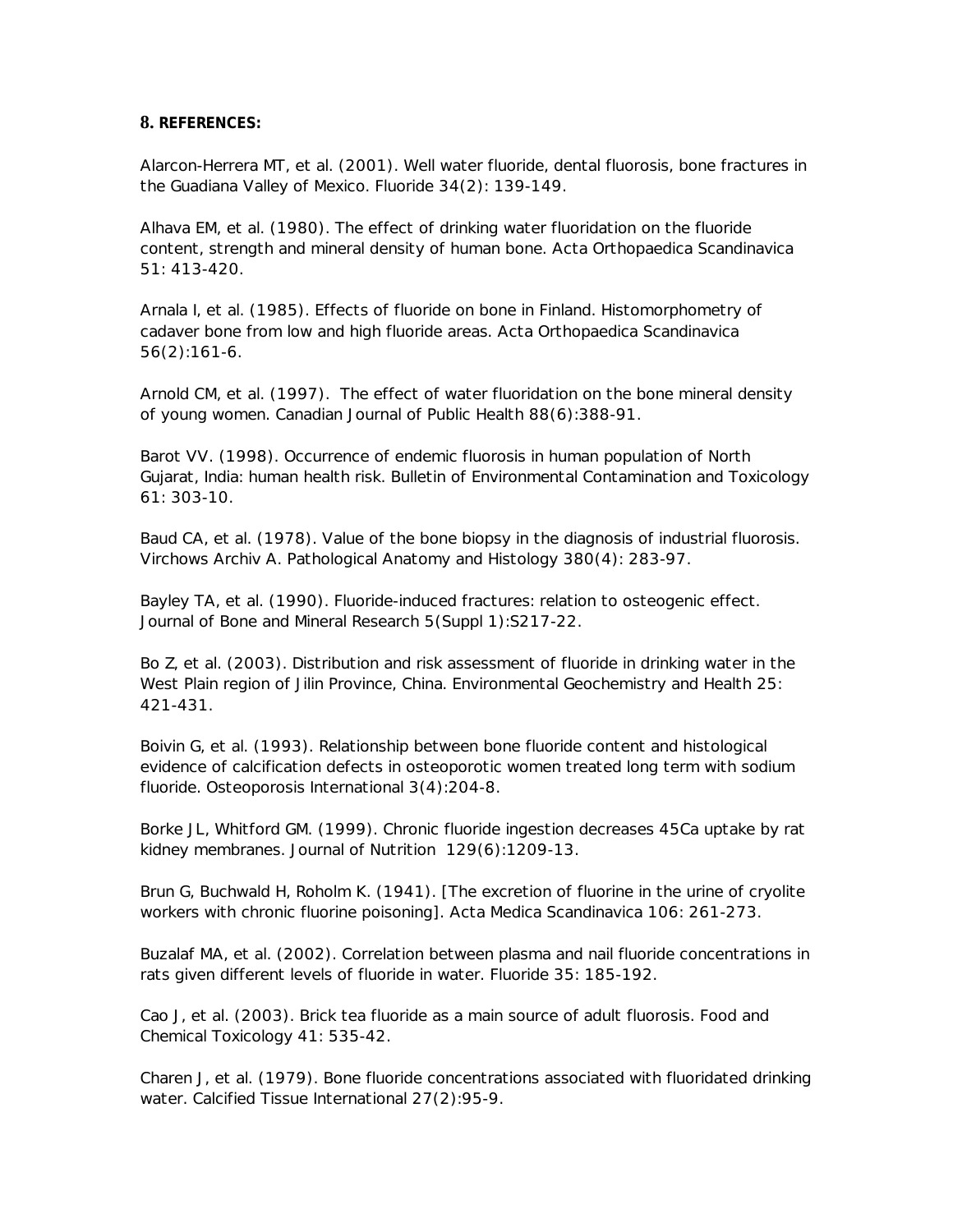Choubisa SL, et al. (2001). Endemic fluorosis in Rajasthan. *Indian Journal of Environmental Health* 43: 177-89.

Cook HA. (1971). Fluoride studies in a patient with arthritis. *Lancet* October 9: 817.

Cooper C, et al. (1991). Water fluoridation and hip fracture. Letter. *Journal of the American Medical Association* 266: 513-514. (A reanalysis of data presented in 1990 paper).

Danielson C, et al. (1992). Hip fractures and fluoridation in Utah's elderly population. *Journal of the American Medical Association* 268(6): 746-748.

Denbesten PK, et al. (1985). Changes in the fluoride-induced modulation of maturation stage ameloblasts of rats. *Journal of Dental Research* 64: 1365-70.

DenBesten PK, Crenshaw MA. (1984). The effects of chronic high fluoride levels on forming enamel in the rat. *Archives of Oral Biology* 29: 675-9.

Derryberry OM, et al. (1963). Fluoride exposure and worker health*. Archives of Environmental Health* 6: 65-73.

Dunipace AJ, et al. (1998). Chronic fluoride exposure does not cause detrimental, extraskeletal effects in nutritionally deficient rats. *Journal of Nutrition* 128: 1392-400.

Dunipace AJ, et al. (1995). Effect of aging on animal response to chronic fluoride exposure. *Journal of Dental Research* 74: 358-68.

Eble DM, et al. (1992). Fluoride concentrations in human and rat bone*. Journal of Public Health Dentistry* 52: 288-291.

Environmental Protection Agency [EPA]. (Online). Drinking Water and Health Advisories Estimated Per Capita Water Ingestion in the United States http://www.epa.gov/waterscience/drinking/percapita/

Everett ET, et al. (2002). Dental fluorosis: variability among different inbred mouse strains. *Journal of Dental Research* 81: 794-8.

Franke J, et al. (1975). Industrial fluorosis. *Fluoride* 8(2): 61-83.

Fratzl P, et al. (1996). Effects of sodium fluoride and alendronate on the bone mineral in minipigs: a small-angle X-ray scattering and backscattered electron imaging study. *Journal of Bone and Mineral Research* 11: 248-53.

Gerster JC, et al. (1983). Bilateral fractures of femoral neck in patients with moderate renal failure receiving fluoride for spinal osteoporosis*. British Medical Journal (Clin Res Ed)* 287(6394):723-5.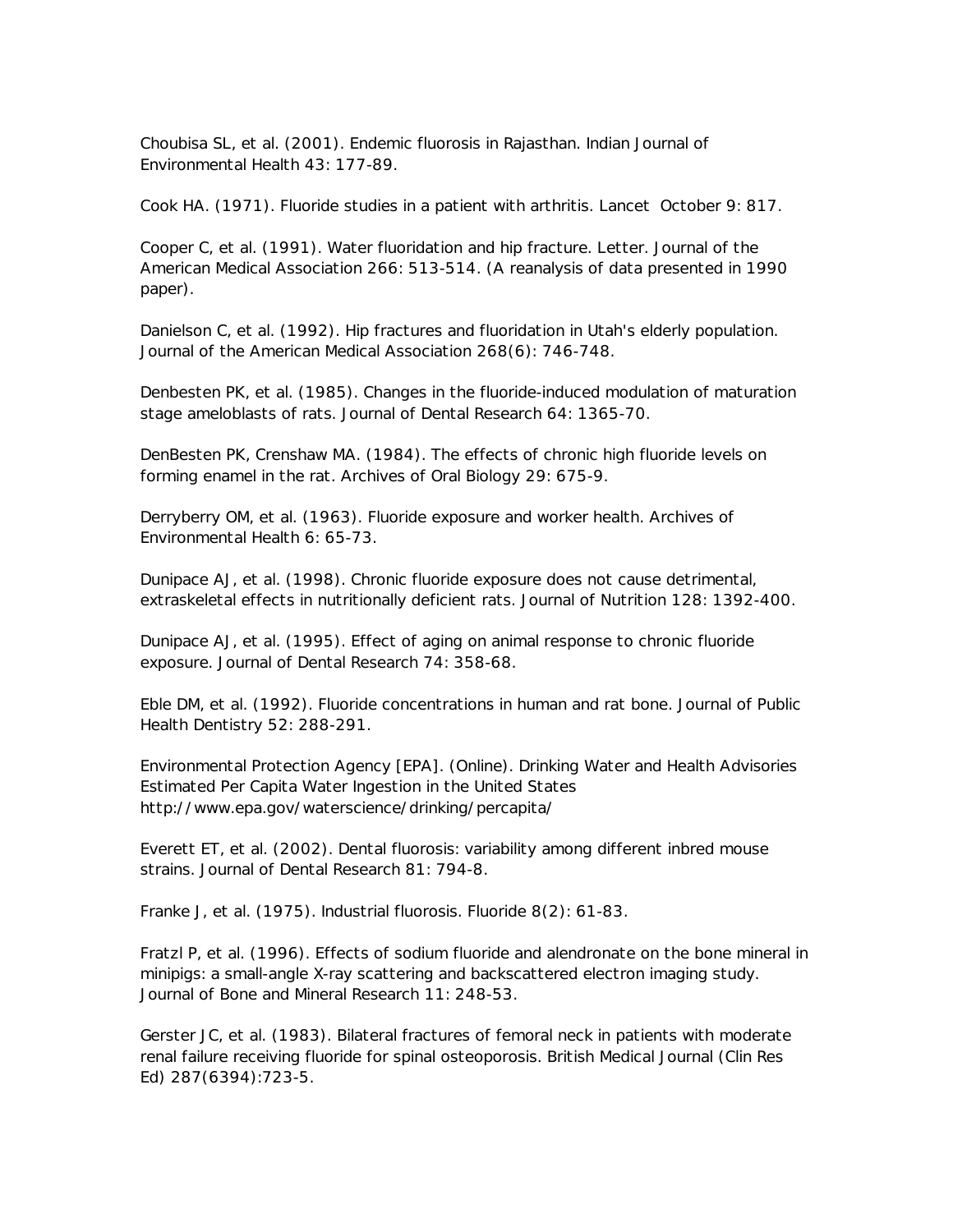Glock GE, et al. (1941). The retention and elimination of fluoride in bones. *Biochemical Journal* 35: 1235-1239.

Gordon SL, Corbin SB. (1992). Summary of Workshop on Drinking Water Fluoride Influence on Hip Fracture on Bone Health. *Osteoporosis International* 2: 109-117.

Gutteridge DH, et al. (2002). A randomized trial of sodium fluoride (60 mg) +/ estrogen in postmenopausal osteoporotic vertebral fractures: increased vertebral fractures and peripheral bone loss with sodium fluoride; concurrent estrogen prevents peripheral loss, but not vertebral fractures. *Osteoporosis International* 13(2):158-70.

Hall LL, et al. (1972). Direct potentiometric determination of total ionic fluoride in biological fluids. *Clinical Chemistry* 18(: 1455-8.

Hanhijarvi H. (1975). Inorganic plasma fluoride concentrations and its renal excretion in certain physiological and pathological conditions in man. *Fluoride* 8: 198-207.

Hedlund LR, Gallagher JC. (1989). Increased incidence of hip fracture in osteoporotic women treated with sodium fluoride. *Journal of Bone and Mineral Research* 4:223-5.

Hefti A, Marthaler TM. (1981). Bone fluoride concentrations after 16 years of drinking water fluoridation. *Caries Research* 15(1):85-9.

Hegmann KT, et al. (2000). The effects of fluoridation on degenerative joint disease (DJD) and hip Fractures. Abstract # 71 of the 33rd annual meeting of the Society for Epidemiological Research. *American Journal of Epidemiology* S18.

Heller KE, et al. (1997). Dental Caries and Dental Fluorosis at Varying Water Fluoride Concentrations. *Journal of Public Health Dentistry* 57: 136-143.

Hodge HC. (1979). The Safety of Fluoride Tablets or Drops. In: Johansen E, Taves DR, Olsen TO, Eds. Continuing Evaluation of the Use of Fluorides. AAAS Selected Symposium. Westview Press, Boulder, Colorado. pp. 253-274.

Huraib S, et al. (1993). Pattern of renal osteodystrophy in haemodialysis patients in Saudi Arabia. *Nephrology Dialysis Transplantation* 8: 603-8.

Husdan H, et al. (1976). Serum ionic fluoride: normal range and relationship to age and sex. *Clinical Chemistry* 22: 1884-8.

Inkovaara J, et al. (1975). Prophylactic fluoride treatment and aged bones. *British Medical Journal* 3(5975):73-4.

Institute of Medicine [IOM]. (1999). Dietary Reference Intakes for Calcium, Phosphorus, Magnesium, Vitamin D, and Fluoride. Standing Committee on the Scientific Evaluation of Dietary Reference Intakes, Food and Nutrition Board. National Academy Press.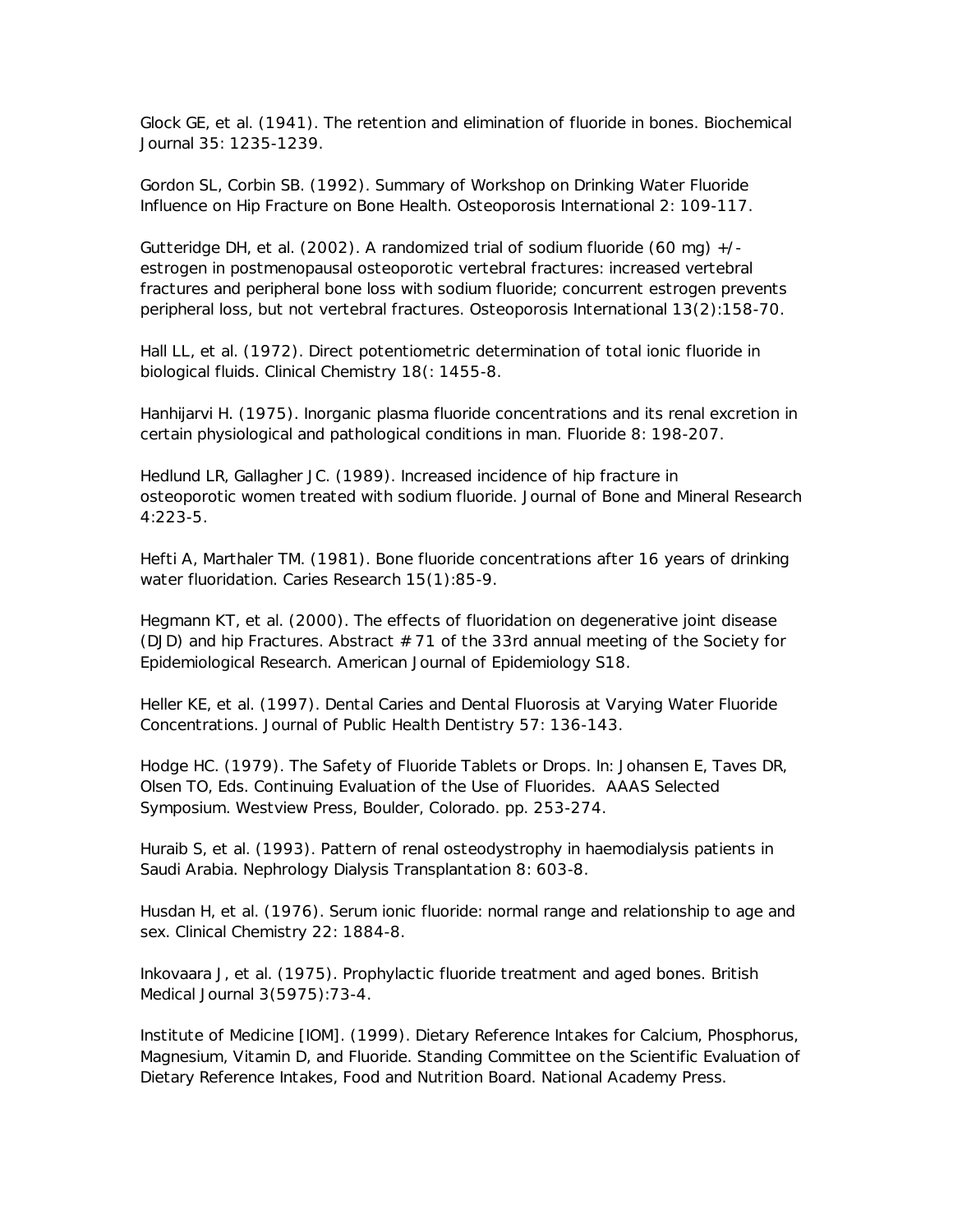Jackson D, Weidman SM. (1958). Fluorine in human bone related to age and the water supply of different regions. *Journal of Pathological Bacteriology* 76: 451-459.

Jacobsen SJ, et al. (1992). The association between water fluoridation and hip fracture among white women and men aged 65 years and older; a national ecologic study. *Annals of Epidemiology* 2: 617-626.

Jacobsen SJ, et al. (1990). Regional variation in the incidence of hip fracture: US white women aged 65 years and olders. *Journal of the American Medical Association* 264(4): 500-2.

Jacqmin-Gadda H, et al. (1998). Risk factors for fractures in the elderly. *Epidemiology* 9(4): 417-423.

Jacqmin-Gadda H, et al. (1995). Fluorine concentration in drinking water and fractures in the elderly. *Journal of the American Medical Association* 273: 775-776.

Jin C, et al. (2003). Prevention and control of brick-tea type fluorosis—a 3-year observation in Dangxiong, Tibet. *Ecotoxicology and Environmental Safefy* 56: 222-7.

Johnson W, et al. (1979). Fluoridation and bone disease in renal patients. In: Johansen E, Taves DR, Olsen TO, Eds. Continuing Evaluation of the Use of Fluorides. AAAS Selected Symposium. Westview Press, Boulder, Colorado. pp. 275-293.

Jolly SS. (1970). Hydric fluorosis in Punjab (India). In: Vischer TL. Fluoride in Medicine. Hans Huber: Switzerland. pp. 106-121.

Juncos LI, Donadio JV Jr. (1972). Renal failure and fluorosis. *Journal of the American Medical Association* 222: 783-5.

Kaye M, et al. (1960). Bone disease in chronic renal failure with particular reference to osteosclerosis. *Medicine* 39: 157-190.

Keller C. (1991) Fluorides in drinking water. Unpublished results. Discussed in: Gordon SL, Corbin SB. (1992). Summary of Workshop on Drinking Water Fluoride Influence on Hip Fracture on Bone Health. *Osteoporosis International* 2: 109-117.

Kroger H, et al. (1994). The effect of fluoridated drinking water on axial bone mineral density—a population-based study. *Bone Mineral* 27(1):33-41.

Kuo HC, Stamm JW. (1974). Fluoride levels in human rib bone: a preliminary study. *Canadian Journal of Public Health* 65(5):359-61.

Kurttio PN, et al. (1999). Exposure to natural fluoride in well water and hip fracture: A cohort analysis in Finland. *American Journal of Epidemiology* 150(8): 817-824.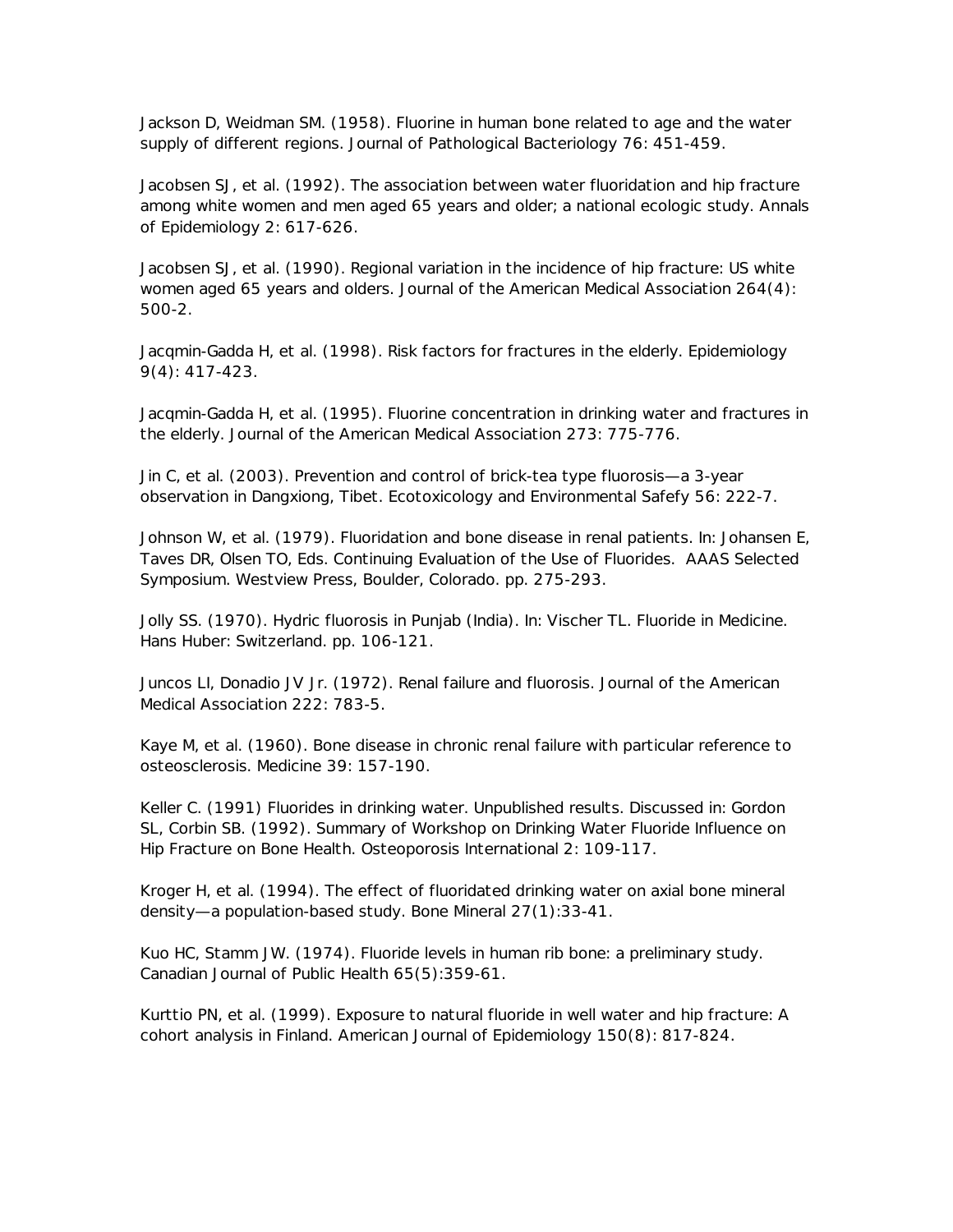Lafage MH, et al. (1995). Comparison of alendronate and sodium fluoride effects on cancellous and cortical bone in minipigs. A one-year study*. Journal of Clinical Investigation* 95(5):2127-33.

Levy SM, Guha-Chowdhury N. (1999). Total fluoride intake and implications for dietary fluoride supplementation. *Journal of Public Health Dentistry* 59: 211-23.

Li C, Ke X. (1990). Ionic, Nonionic, and Total Fluoride in Human Serum. *Fluoride* 23: 164- 170.

Li CS, et al. (1986). Relationships Between lonic Fluoride, Total Fluoride, Calcium, Phosphorus, and Magnesium in Serum of Fluorosis Patients. *Fluoride* 19: 184-187.

Li Y, et al. (2001). Effect of long-term exposure to fluoride in drinking water on risks of bone fractures. *Journal of Bone and Mineral Research* 16(5):932-9.

Liteplo RG, et al. (1994). Inorganic fluoride: Evaluation of risks to health from environmental exposure in Canada. *Journal of Environmental Science and Health. Part C, Environmental Carcinogenesis & Ecotoxicology Reviews* 12: 327-344.

Mansfield P. (1999). The distribution of urinary fluoride concentration in the UK. *Fluoride* 32: 27-32.

Marier J, Rose D. (1977). Environmental Fluoride. National Research Council of Canada. Associate Committe on Scientific Criteria for Environmental Quality. NRCC No. 16081. (Available online at: http://www.fluorideaction.org/nrc-fluoride.htm )

Massler M, Schour I. (1952). Relation of endemic dental fluorosis to malnutrition. *Journal of the American Dental Association* 44: 156-165.

May DS, Wilson MG. (1992). Hip fractures in relation to water fluoridation: an ecologic analysis. Unpublished results. Discussed in: Gordon SL, Corbin SB. (1992). Summary of Workshop on Drinking Water Fluoride Influence on Hip Fracture on Bone Health. *Osteoporosis International* 2: 109-117.

McDonagh M, et al. (2000). A systematic review of public water fluoridation. Report 18, NHS [National Health Service] Centre for Reviews and Dissemination, University of York, York, UK.

Michael M, et al. (1996). Investigations of soft tissue functions in fluorotic individuals of North Gujarat. *Fluoride* 29: 63-71.

Mosekilde L, et al. (1987). Compressive strength, ash weight, and volume of vertebral trabecular bone in experimental fluorosis in pigs. *Calcified Tissue Research* 40: 318-322.

National Institute for Public Health and Environmental Protection [NIPHEP]. (1989). Integrated criteria document fluorides. Report No 758474010. The Netherlands.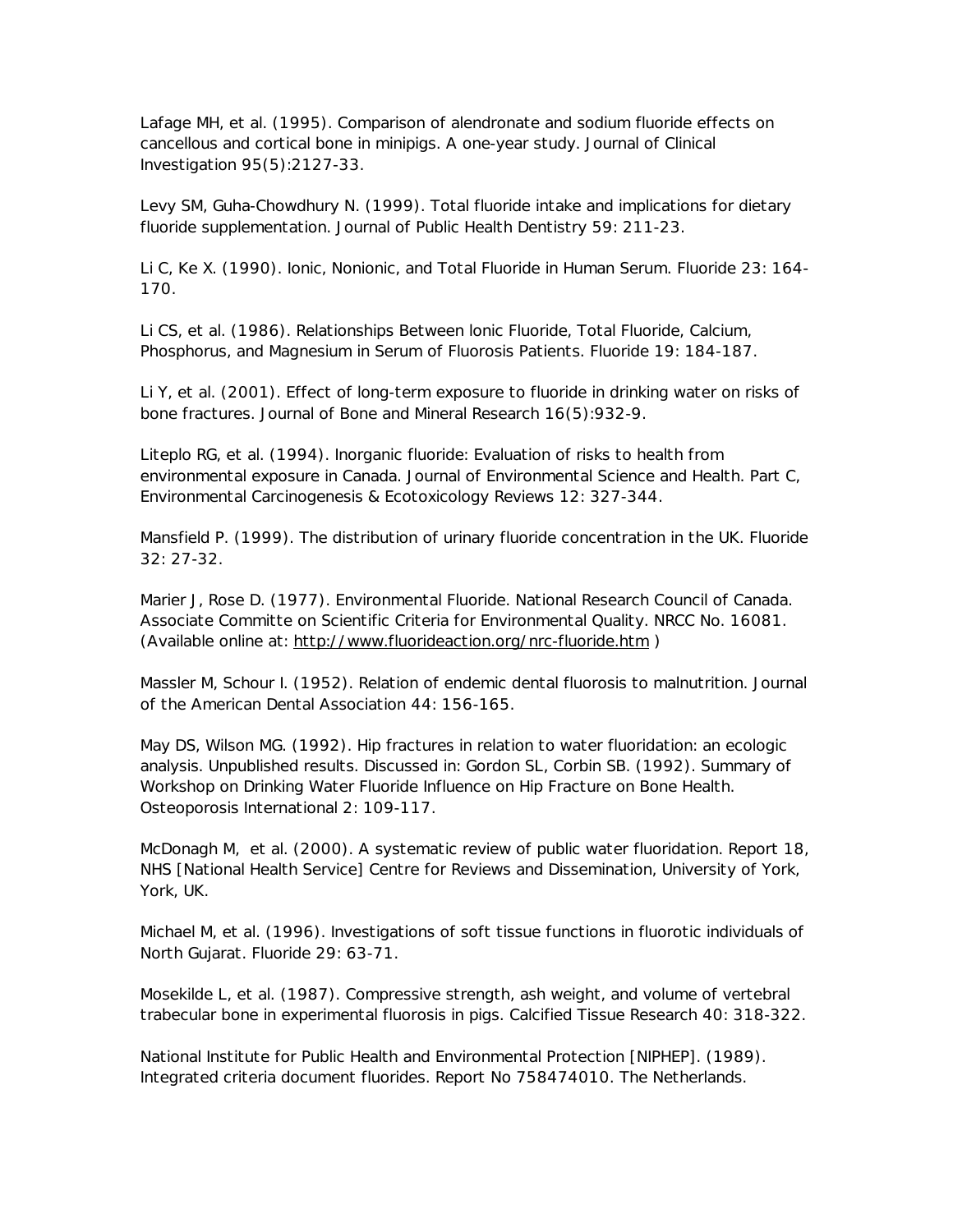National Research Council [NRC]. (1993). Health effects of ingested fluoride. Report of the Subcommittee on Health Effects of Ingested Fluoride. National Academy Press, Washington, DC.

National Toxicology Program [NTP] (1990). Toxicology and Carcinogenesis Studies of Sodium Fluoride in F344/N Rats and B6C3f1 Mice. Technical report Series No. 393. NIH Publ. No 91-2848. National Institute of Environmental Health Sciences, Research Triangle Park, N.C.

Ng AHM, et al. (2004). Association between fluoride, magnesium, aluminum and bone quality in renal osteodystrophy. *Bone* 34: 216-224.

Orcel P, et al. (1990). Stress fractures of the lower limbs in osteoporotic patients treated with fluoride. *Journal of Bone and Mineral Research* 5(Suppl 1): S191-4.

Parkins FM, et al. (1974). Relationships of human plasma fluoride and bone fluoride to age. *Calcified Tissue Research* 16: 335-8.

Pak CY, et al. (1994). Slow-release sodium fluoride in the management of postmenopausal osteoporosis. A randomized controlled trial. *Annals of Internal Medicine* 120(8):625 32.

Pak CY. (1989). Fluoride and osteoporosis*. Proceedings of the Society for Experimental Biology and Medicine* 191: 278-86.

Phipps KR, et al. (2000). Community water fluoridation, bone mineral density and fractures: prospective study of effects in older women. *British Medical Journal* 321: 860- 4.

Phipps KR, Burt BA. (1990). Water-borne fluoride and cortical bone mass: A comparison of two communities. *Journal of Dental Research* 69: 1256-1260.

Pinet A, Pinet F. (1968). Endemic fluorosis in the Sahara. *Fluoride* 1: 86-93.

Public Health Service [PHS]. (1991). Review of fluoride: benefits and risks. Report of the Ad Hoc Subcommittee on Fluoride. Washington, DC.

Polzik EV, et al. (1994). A method for estimating individual predisposition to occupational fluorosis. *Fluoride* 27: 194-200.

Polzik EV, et al. (1993). Factors of individual predisposition to occupational fluorosis. *Fluoride* 26: 257-262.

Richards A, et al. (1994). Normal age-related changes in fluoride content of vertebral trabecular bone - Relation to bone quality. Bone 15: 21-26.

Ringe JD, Meunier PJ. (1995). What is the future for fluoride in the treatment of osteoporosis? *Osteoporosis International* 5: 71-4.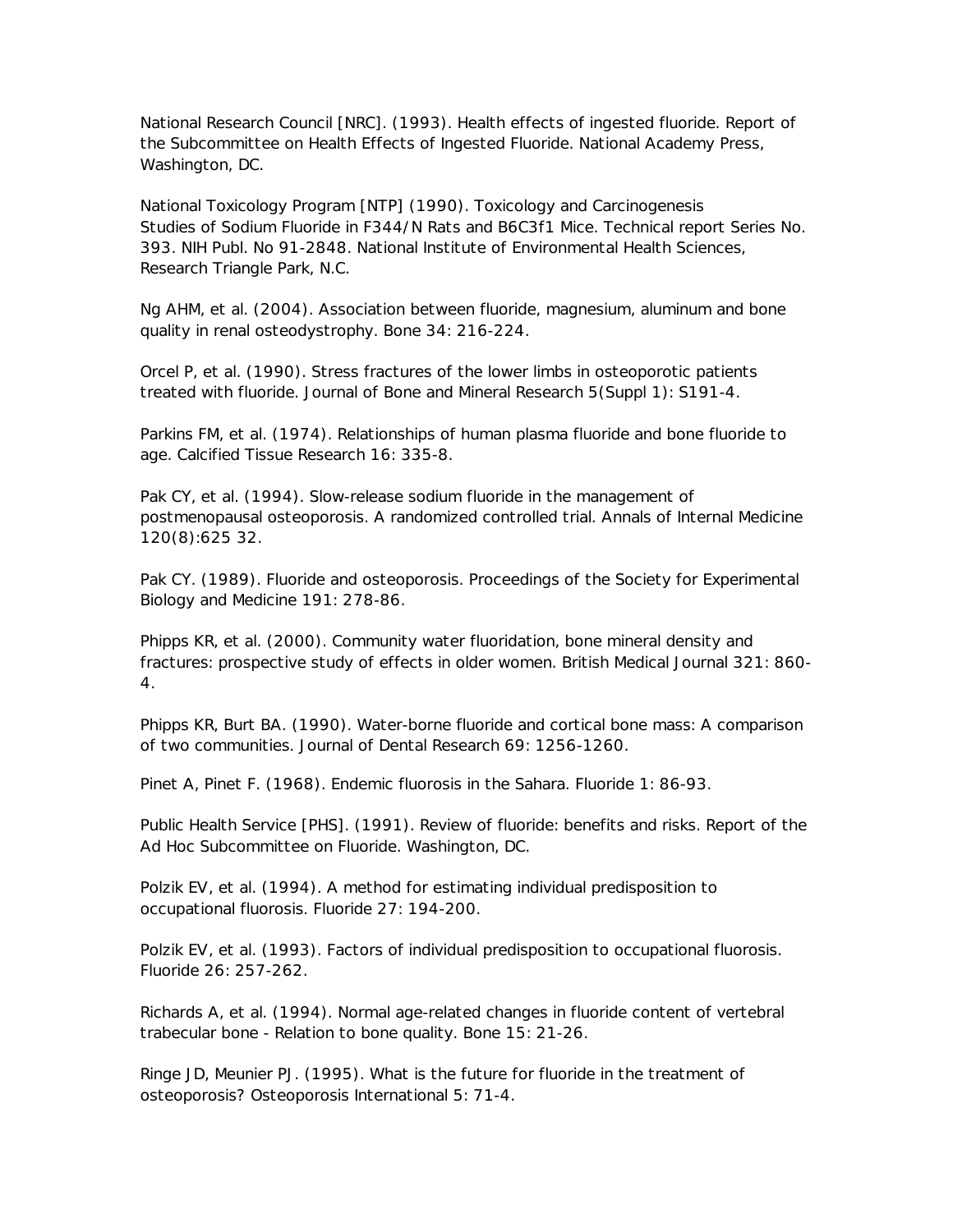Robinson C, Kirkham J. (1990). The effect of fluoride on the developing mineralized tissues. *Journal of Dental Research* 69(Spec Issue): 685-91.

Roholm K. (1937). Fluoride intoxication: a clinical-hygienic study with a review of the literature and some experimental investigations. London: H.K. Lewis Ltd.

Runge H, Franke J. (1989). Radiological modification of the skeletal system among aluminum smelter workers: A 15-year retrospective study. *Fluoride* 22: 157-164.

Sauerbrunn BJ, et al. (1965). Chronic fluoride intoxication with fluorotic radiculomyelopathy. *Annals of Internal Medicine* 63: 1074-1078.

Savas S, et al. (2001). Endemic fluorosis in Turkish patients: relationship with knee osteoarthritis. *Rheumatology International* 21: 30-5.

Schlesinger ER, et al. (1956). Newburgh-Kingston caries-fluorine study XIII. Pediatric findings after ten years. *Journal of the American Dental Association* 52: 296.

Siddiqui AH. (1970). Neurological complications of skeletal fluorosis with special reference to lesions in the cervical region. *Fluoride* 3: 91-96.

Siddiqui AH. (1955). Fluorosis in Nalgonda District, Hyderabad-Deccan*. British Medical Journal* 2: 1408-1413.

Singer L, Ophaug RH. (1979). Concentrations of ionic, total, and bound fluoride in plasma. *Clinical Chemistry* 25: 523-5.

Singh A, Jolly SS. (1970). Fluorides and Human Health. World Health Organization. pp 239-240.

Singh A, et al. (1961). Skeletal fluorosis and its neurological complications. *Lancet* 1: 197-200.

Singla VP, et al. (1976). Symposium on the non-skeletal phase of chronic fluorosis: The Kidneys. *Fluoride* 9: 33-35.

Sogaard CH, et al. (1995). Effects of fluoride on rat vertebral body biomechanical competence and bone mass. *Bone* 16(1): 163-9.

Sogaard CH, et al. (1994). Marked decrease in trabecular bone quality after five years of sodium fluoride therapy--assessed by biomechanical testing of iliac crest bone biopsies in osteoporotic patients*. Bone* 15(4): 393-99.

Sowers M, et al. (1991). A prospective study of bone mineral content and fracture in communities with differential fluoride exposure. *American Journal of Epidemiology* 133: 649-660.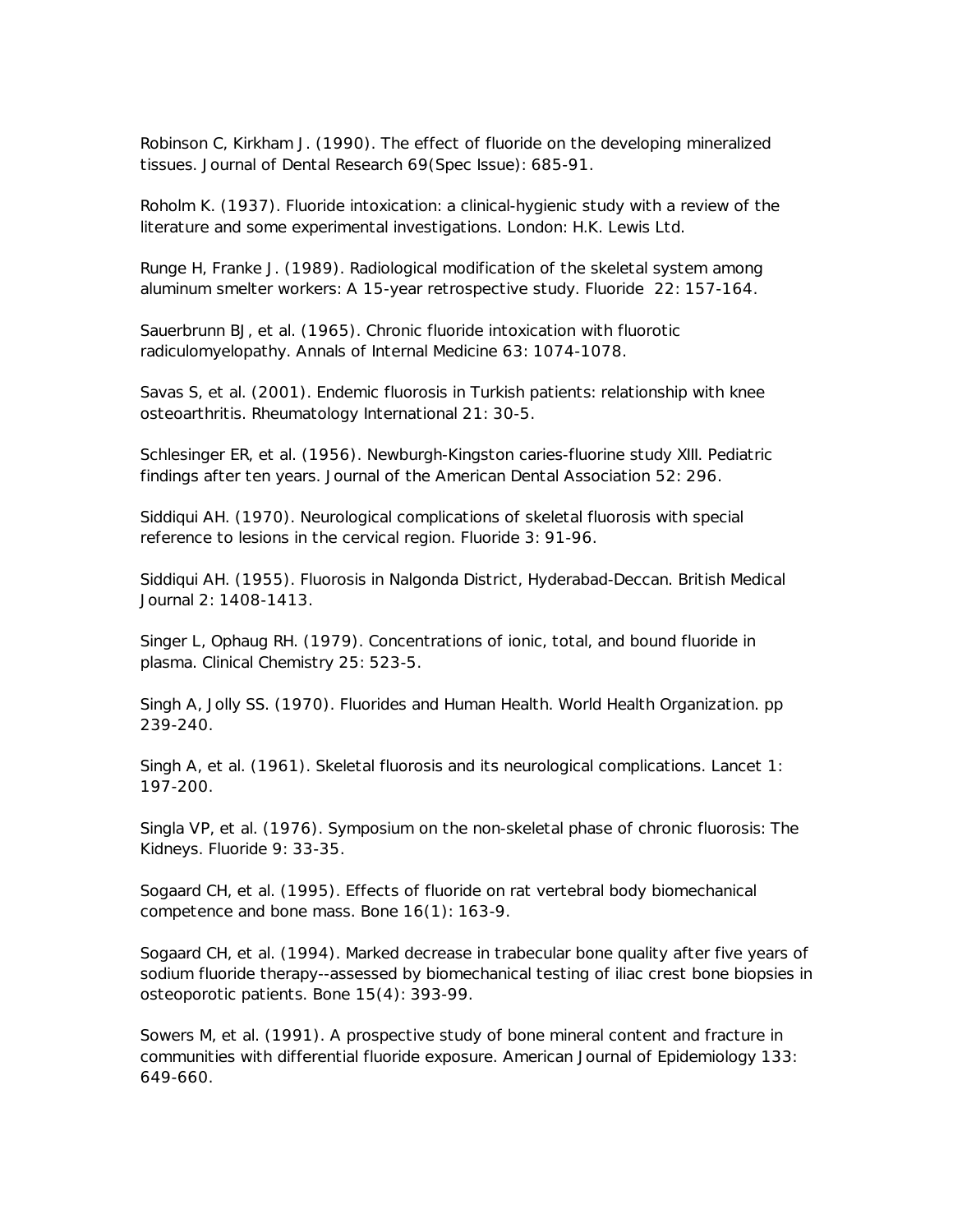Stein ID, Granik G. (1980). Human vertebral bone: Relation of strength, porosity, and mineralization to fluoride content. *Calcified Tissue International* 32: 189-194.

Susheela AK, Jethanandani P. (1996). Circulating testosterone levels in skeletal fluorosis patients. *Journal of Toxicology: Clinical Toxicology* 34: 183-9.

Susheela AK, et al. (1981). Chemical Profile of Human Serum in Fluoride Toxicity and Fluorosis: 1. Total Protein-Bound Carbohydrates, Seromucoid and Fluoride Levels. *Fluoride* 14: 150-154.

Taves DR, Guy WS. (1979). Distribution of fluoride among body compartments. In: Johansen E, Taves DR, Olsen TO, Eds. Continuing Evaluation of the Use of Fluorides. AAAS Selected Symposium. Westview Press, Boulder, Colorado. pp. 159-185.

Taves DR. (1970). New approach to the treatment of bone disease with fluoride. *Federation Proceedings* 29: 1185-1187.

Taves DR, et al. (1968). Hemodialysis with fluoridated dialysate. *Transactions of the American Society for Artificial Internal Organs* 14: 412-4.

Teotia SPS, Teotia SP, Singh KP. (1998). Endemic chronic fluoride toxicity and dietary calcium deficiency interaction syndromes of metabolic bone disease and deformities in India: year 2000. *Indian Journal of Pediatrics* 65: 371-381.

Torra M, et al. (1998). Serum and urine fluoride concentration: relationships to age, sex and renal function in a non-fluoridated population. *Science of the Total Environment* 220: 81-5.

Turner CH, et al. (2001). Combined effects of diets with reduced calcium and phosphate and increased fluoride intake on vertebral bone strength and histology in rats. *Calcified Tissue International* 69: 51-7.

Turner CH, et al. (1996). High fluoride intakes cause osteomalacia and diminished bone strength in rats with renal deficiency*. Bone* 19(6):595-601.

Turner CH, et al. (1995). Fluoride reduces bone strength in older rats. *Journal of Dental Research* 74(8):1475-81.

Turner CH, Dunipace AJ. (1993). On fluoride and bone strength (letter). *Calcified Tissue International* 53: 289-290.

Uslu B. (1983). Effect of fluoride on collagen synthesis in the rat*. Research and Experimental Medicine* 182(1):7-12.

Warady BA, et al. (1989). Plasma fluoride concentration in infants receiving long-term peritoneal dialysis. *Journal of Pediatrics* 115: 436-9.